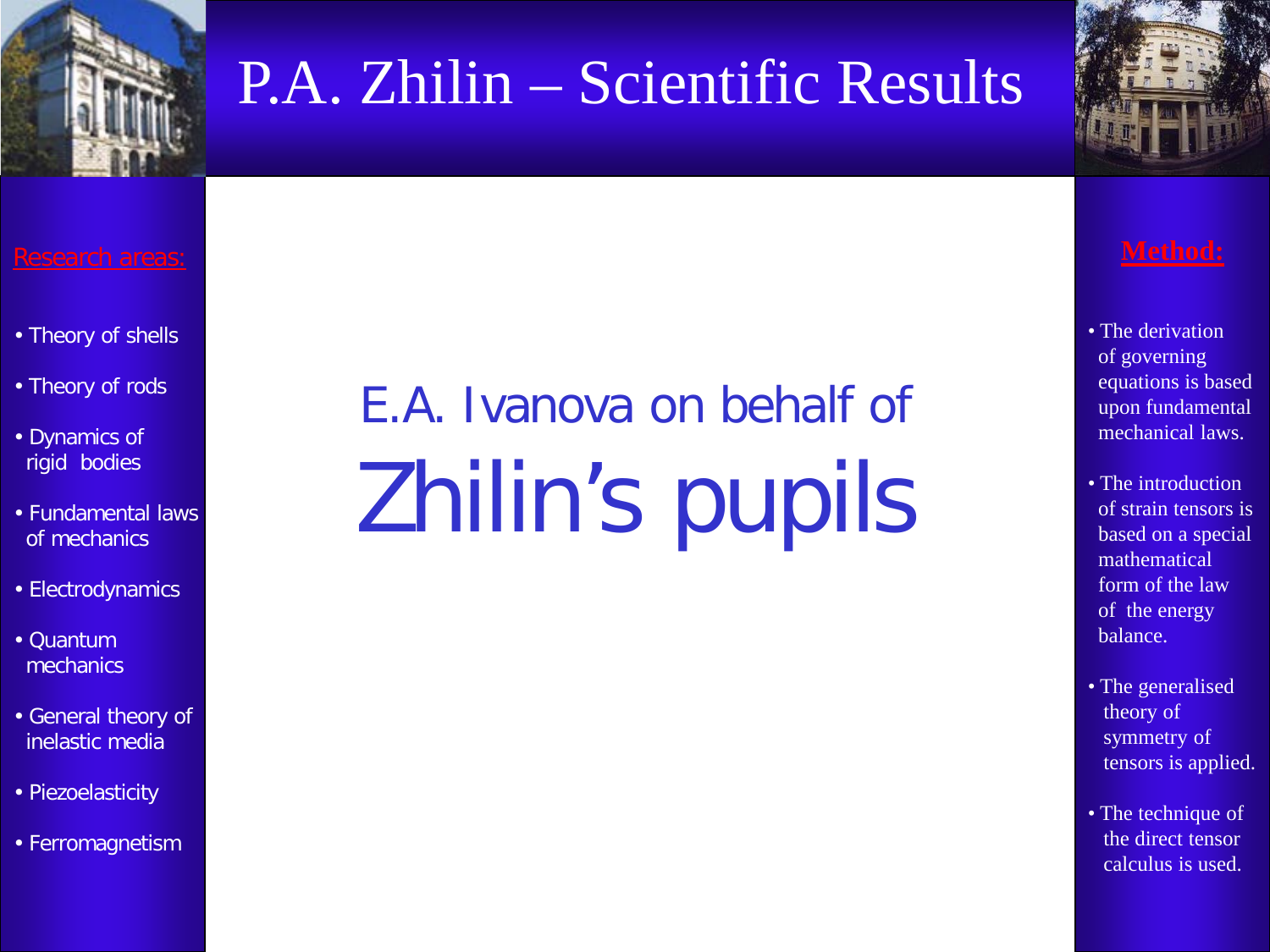



- Theory of shells
- Theory of rods
- Dynamics of rigid bodies
- Fundamental laws of mechanics
- Electrodynamics
- Quantum mechanics
- General theory of inelastic media
- Piezoelasticity
- Ferromagnetism

## Research areas:

- Theory of shells
- Theory of rods
- Dynamics of rigid bodies
- Fundamental laws of mechanics
- Electrodynamics
- Quantum mechanics
- General theory of inelastic media
- Piezoelasticity
- Ferromagnetism

- The derivation of governing equations is based upon fundamental mechanical laws.
- The introduction of strain tensors is based on a special mathematical form of the law of the energy balance.
- The generalised theory of symmetry of tensors is applied.
- The technique of the direct tensor calculus is used.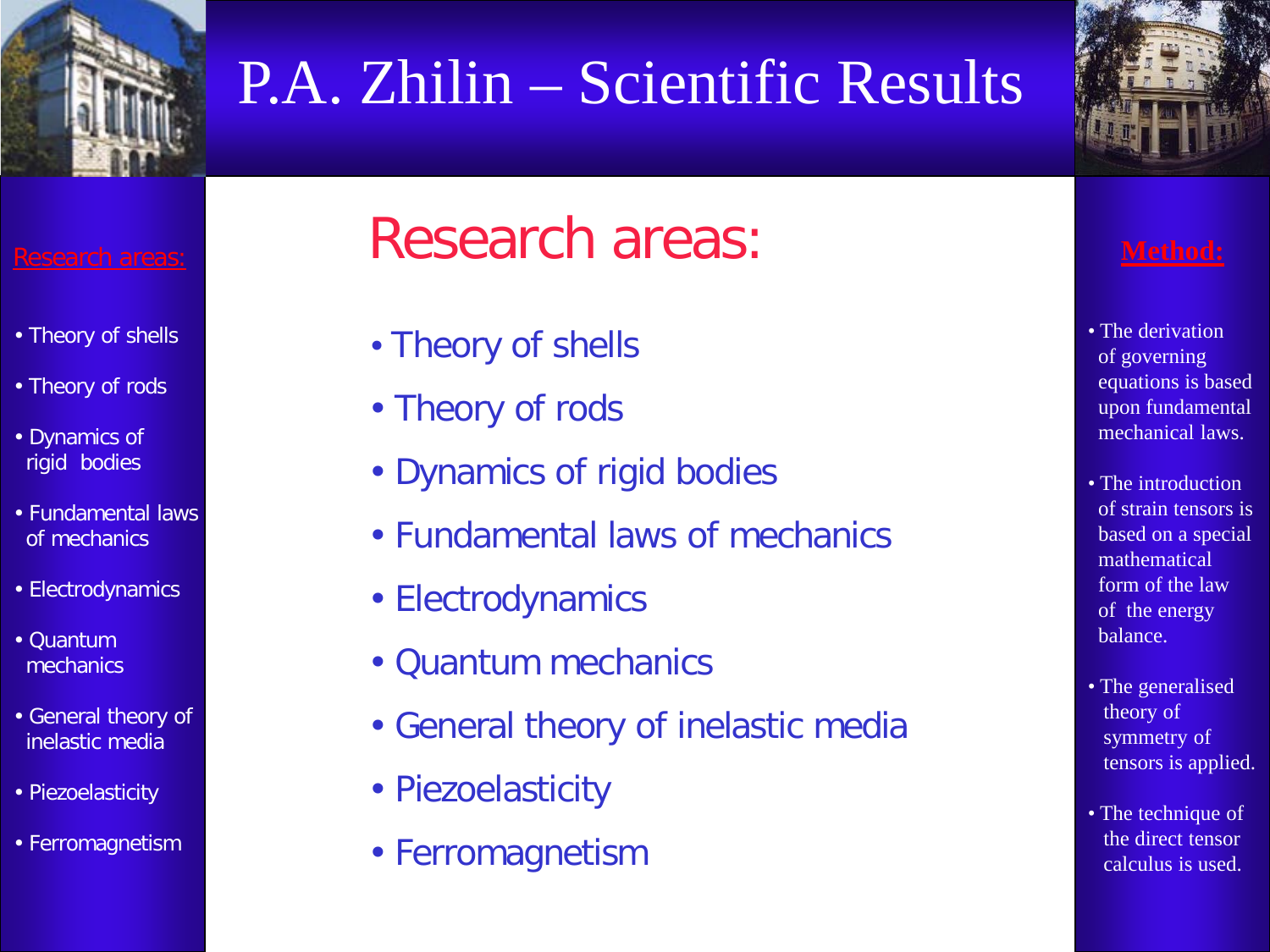



- Theory of shells
- Theory of rods
- Dynamics of rigid bodies
- Fundamental laws of mechanics
- Electrodynamics
- Quantum mechanics
- General theory of inelastic media
- Piezoelasticity
- Ferromagnetism

## Method:

- 1. The derivation of governing equations is based upon fundamental mechanical laws. It allows to give a mechanical interpretation or an analogy for various physical phenomena. The mechanical analogy helps to find a right way for finding a proper, more general and sophisticated model, in the case if the simplest one does not describe experimental phenomena.
- 2. The introduction of strain tensors and derivation of constitutive equations is based on a special mathematical form of the law of the energy balance. It allows to avoid the ambiguity in the choice of strain tensors, inherent to the geometrical approach, and to determine in a rigorous mathematical way, on which arguments the strain energy must depend.
- 3. The generalised theory of symmetry of tensors is applied. This lets to find out the structure of elastic tensors.
- 4. The technique of the direct tensor calculus is used. It allows to write down the equations in the compact and ocular form.

- The derivation of governing equations is based upon fundamental mechanical laws.
- The introduction of strain tensors is based on a special mathematical form of the law of the energy balance.
- The generalised theory of symmetry of tensors is applied.
- The technique of the direct tensor calculus is used.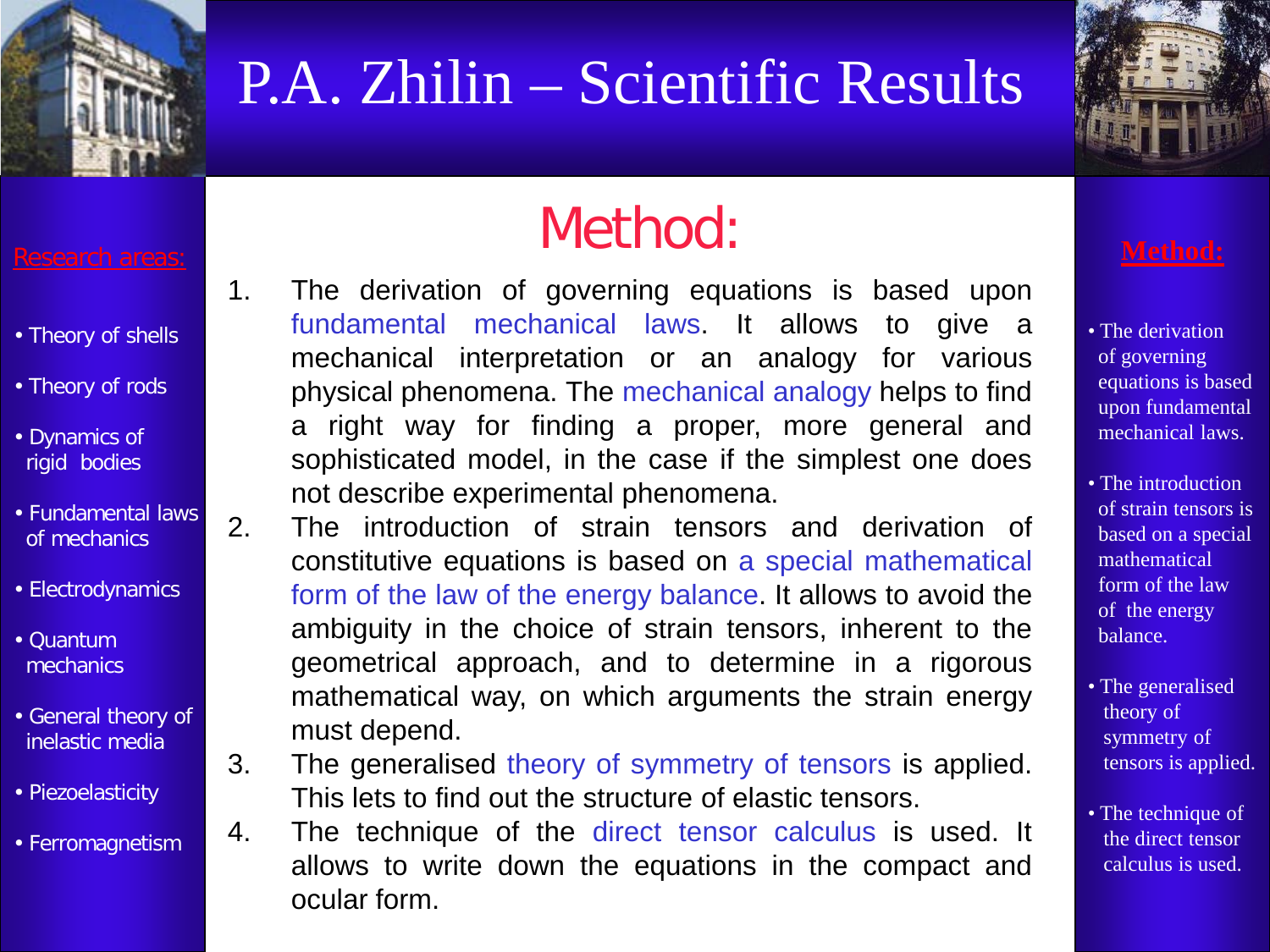



- Theory of rods
- Dynamics of rigid bodies
- Fundamental laws of mechanics
- Electrodynamics
- Quantum mechanics
- General theory of inelastic media
- Piezoelasticity
- Ferromagnetism

## Theory of shells (1965-1984)

Zhilin's early works, Ph.D. and Professor theses were devoted to the development of the theory of shells. The general nonlinear theory of thermo elastic shells is created. The way of its construction fundamentally differs from all known versions of shell theories and can be easily extended to any shell-like constructions and other objects of continuum mechanics.

### 1. Fundamental mechanical laws are formulated for 2D-object.



Equations of motion:

$$
\overset{\circ}{\boldsymbol{\nabla}}\boldsymbol{\cdot}\mathbf{T}+\rho\mathbf{F}=\rho[\dot{\boldsymbol{v}}+(\boldsymbol{\Theta}_{1}^{T}\boldsymbol{\cdot}\boldsymbol{\Omega})^{r}]
$$

 $\tilde{\nabla} \cdot M + T_{\times} + \rho L = \rho [\Theta_1 \cdot v + \Theta_2 \cdot \Omega] + \rho v \times \Theta_1^T \cdot \Omega.$ 

- The derivation of governing equations is based upon fundamental mechanical laws.
- The introduction of strain tensors is based on a special mathematical form of the law of the energy balance.
- The generalised theory of symmetry of tensors is applied.
- The technique of the direct tensor calculus is used.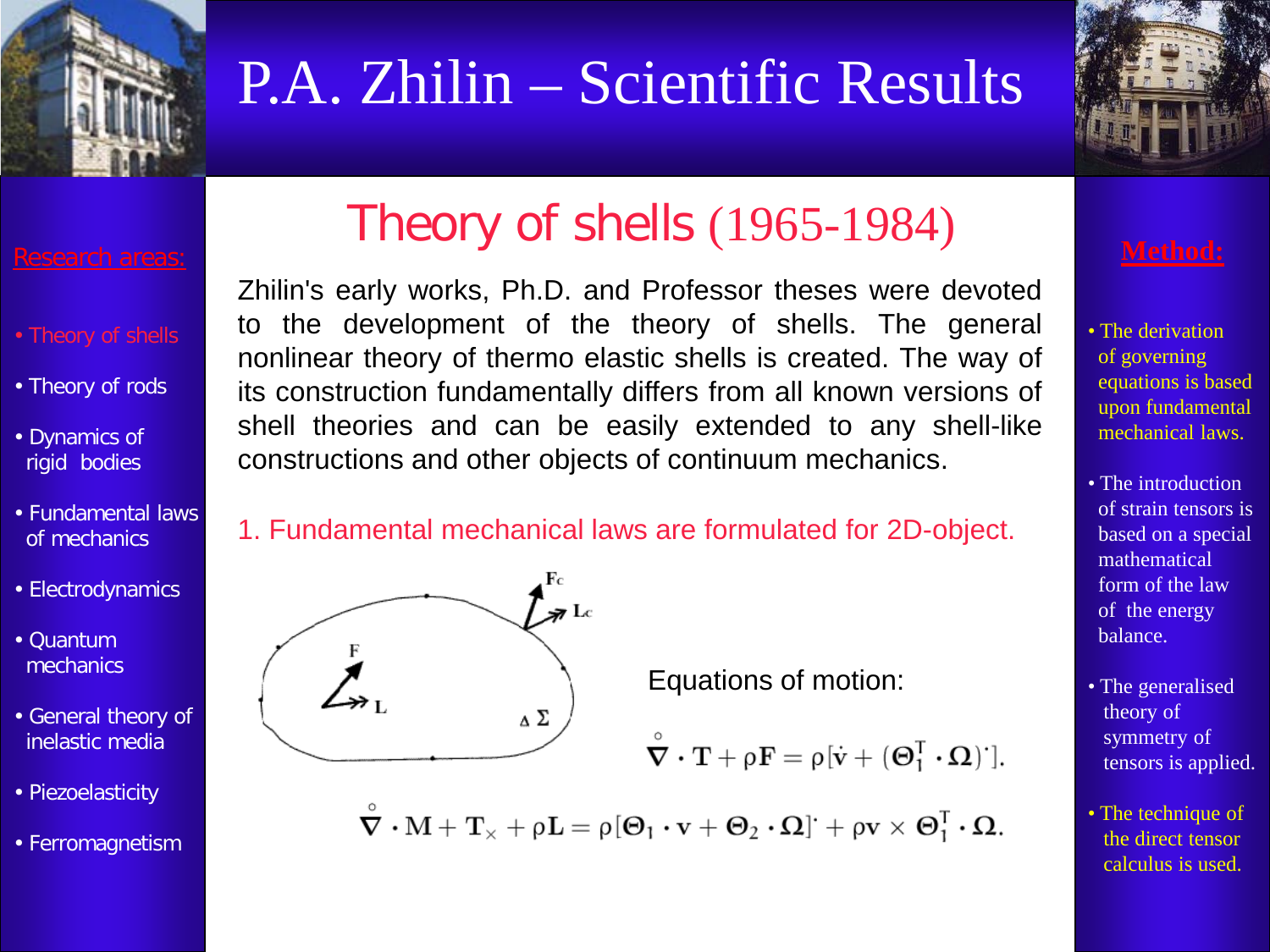

2. The introduction of strain tensors is based on a special mathematical form of the law of the energy balance.

- 
- Theory of rods
- Dynamics of rigid bodies
- Fundamental laws of mechanics
- Electrodynamics
- Quantum **mechanics**
- General theory of inelastic media
- Piezoelasticity
- Ferromagnetism

$$
\frac{d}{dt} \int_{\Delta \Sigma} \rho(\mathcal{K} + U) d\Sigma = \int_{\Delta \Sigma} \rho(g + \mathbf{F} \cdot \mathbf{v} + \mathbf{L} \cdot \Omega) d\Sigma + \int_{C} [\mathbf{T}_{(\nu)} \cdot \mathbf{v} + \mathbf{M}_{(\nu)} \cdot \Omega - h_{(\nu)}] dC.
$$

$$
\rho \dot{U} = T_3^T \cdot \dot{A}^{\times} + M_3^T \cdot \dot{K}^{\times} - \overset{\circ}{\nabla} \cdot \mathbf{h} + \rho g(x, t)
$$
  
stress tensors strain tensors

This approach allows to avoid the ambiguity in the choice of strain tensors, inherent to the geometrical approach, and to determine in a rigorous mathematical way, on which arguments the strain energy must depend.

$$
\frac{1}{\sqrt{\frac{1}{\sqrt{2}}\cdot\frac{1}{\sqrt{2}}\cdot\frac{1}{\sqrt{2}}\cdot\frac{1}{\sqrt{2}}\cdot\frac{1}{\sqrt{2}}\cdot\frac{1}{\sqrt{2}}\cdot\frac{1}{\sqrt{2}}\cdot\frac{1}{\sqrt{2}}\cdot\frac{1}{\sqrt{2}}\cdot\frac{1}{\sqrt{2}}\cdot\frac{1}{\sqrt{2}}\cdot\frac{1}{\sqrt{2}}\cdot\frac{1}{\sqrt{2}}\cdot\frac{1}{\sqrt{2}}\cdot\frac{1}{\sqrt{2}}\cdot\frac{1}{\sqrt{2}}\cdot\frac{1}{\sqrt{2}}\cdot\frac{1}{\sqrt{2}}\cdot\frac{1}{\sqrt{2}}\cdot\frac{1}{\sqrt{2}}\cdot\frac{1}{\sqrt{2}}\cdot\frac{1}{\sqrt{2}}\cdot\frac{1}{\sqrt{2}}\cdot\frac{1}{\sqrt{2}}\cdot\frac{1}{\sqrt{2}}\cdot\frac{1}{\sqrt{2}}\cdot\frac{1}{\sqrt{2}}\cdot\frac{1}{\sqrt{2}}\cdot\frac{1}{\sqrt{2}}\cdot\frac{1}{\sqrt{2}}\cdot\frac{1}{\sqrt{2}}\cdot\frac{1}{\sqrt{2}}\cdot\frac{1}{\sqrt{2}}\cdot\frac{1}{\sqrt{2}}\cdot\frac{1}{\sqrt{2}}\cdot\frac{1}{\sqrt{2}}\cdot\frac{1}{\sqrt{2}}\cdot\frac{1}{\sqrt{2}}\cdot\frac{1}{\sqrt{2}}\cdot\frac{1}{\sqrt{2}}\cdot\frac{1}{\sqrt{2}}\cdot\frac{1}{\sqrt{2}}\cdot\frac{1}{\sqrt{2}}\cdot\frac{1}{\sqrt{2}}\cdot\frac{1}{\sqrt{2}}\cdot\frac{1}{\sqrt{2}}\cdot\frac{1}{\sqrt{2}}\cdot\frac{1}{\sqrt{2}}\cdot\frac{1}{\sqrt{2}}\cdot\frac{1}{\sqrt{2}}\cdot\frac{1}{\sqrt{2}}\cdot\frac{1}{\sqrt{2}}\cdot\frac{1}{\sqrt{2}}\cdot\frac{1}{\sqrt{2}}\cdot\frac{1}{\sqrt{2}}\cdot\frac{1}{\sqrt{2}}\cdot\frac{1}{\sqrt{2}}\cdot\frac{1}{\sqrt{2}}\cdot\frac{1}{\sqrt{2}}\cdot\frac{1}{\sqrt{2}}\cdot\frac{1}{\sqrt{2}}\cdot\frac{1}{\sqrt{2}}\cdot\frac{1}{\sqrt{2
$$

- The derivation of governing equations is based upon fundamental mechanical laws.
- The introduction of strain tensors is based on a special mathematical form of the law of the energy balance.
- The generalised theory of symmetry of tensors is applied.
- The technique of the direct tensor calculus is used.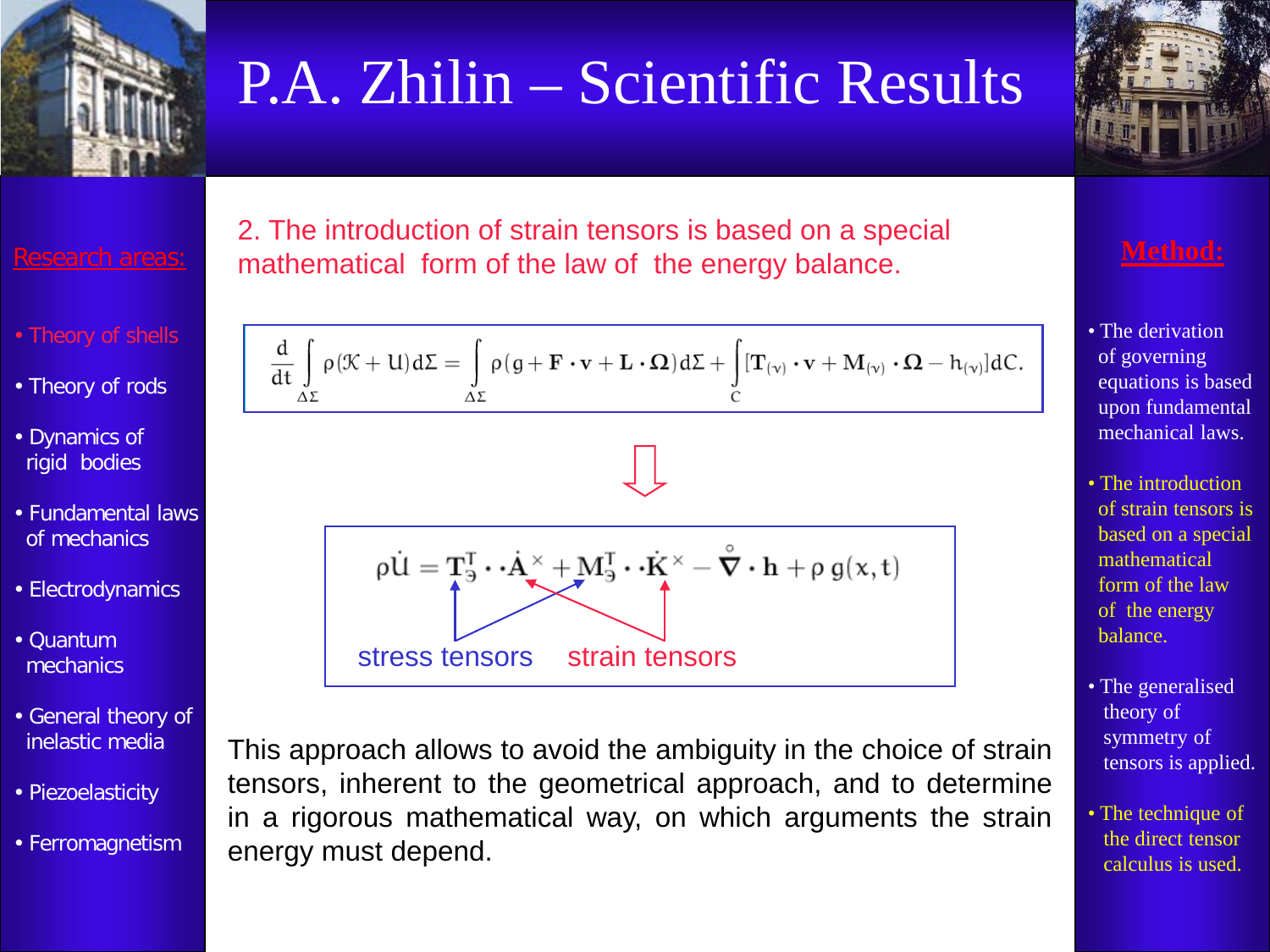



- 
- Theory of rods
- Dynamics of rigid bodies
- Fundamental laws of mechanics
- Electrodynamics
- Quantum mechanics
- General theory of inelastic media
- Piezoelasticity
- Ferromagnetism

3. A new formulation for the second law of thermodynamics by means of the combination of two Clausius-Duhem-Truesdell type inequalities (1973).

$$
S=S_1+S_2.
$$
\n
$$
\begin{array}{c}\n\frac{d}{dt}\int\limits_{\Delta\Sigma}\rho S_1 d\Sigma \geq \int\limits_{\Delta\Sigma}\rho\left[\frac{g_{01}}{t_1}+\frac{g_1}{t_+}+\frac{Q_1}{t_2}\right]d\Sigma-\int\limits_{t_1}^{t_1(t_0)}dC,\\
\frac{d}{dt}\int\limits_{\Delta\Sigma}\rho S_2 d\Sigma \geq \int\limits_{\Delta\Sigma}\rho\left[\frac{g_{02}}{t_2}+\frac{g_2}{t_-}+\frac{Q_2}{t_1}\right]d\Sigma-\int\limits_{t_2}^{t_1(t_0)}dC.\n\end{array}
$$

This formulation deals with a thin surface, each side of which has its own temperature and entropy.

$$
U = U_1 + U_2, \quad T_3 = T_{31} + T_{32}, \quad M_3 = M_{31} + M_{32}, \quad h = h_1 + h_2,
$$
  
\n
$$
\rho g(x, t) = \rho g_1(x, t) + \rho g_2(x, t) + \rho g_0(x, t), \quad g_0 = g_{01} + g_{02}.
$$
  
\n
$$
Q = Q_1 = -Q_2, \quad \text{exchange heat}
$$

 $\rho \dot{\mathbf{u}}_{\alpha} - \mathbf{T}_{3\alpha}^{\mathsf{T}} \cdot \dot{\mathbf{A}}^{\times} - \mathbf{M}_{3\alpha}^{\mathsf{T}} \cdot \dot{\mathbf{K}}^{\times} = \rho g_{\alpha} + \rho g_{0\alpha} + \rho Q_{\alpha} - \dot{\nabla} \cdot \mathbf{h}_{\alpha} \quad (\alpha = 1, 2).$ 

- The derivation of governing equations is based upon fundamental mechanical laws.
- The introduction of strain tensors is based on a special mathematical form of the law of the energy balance.
- The generalised theory of symmetry of tensors is applied.
- The technique of the direct tensor calculus is used.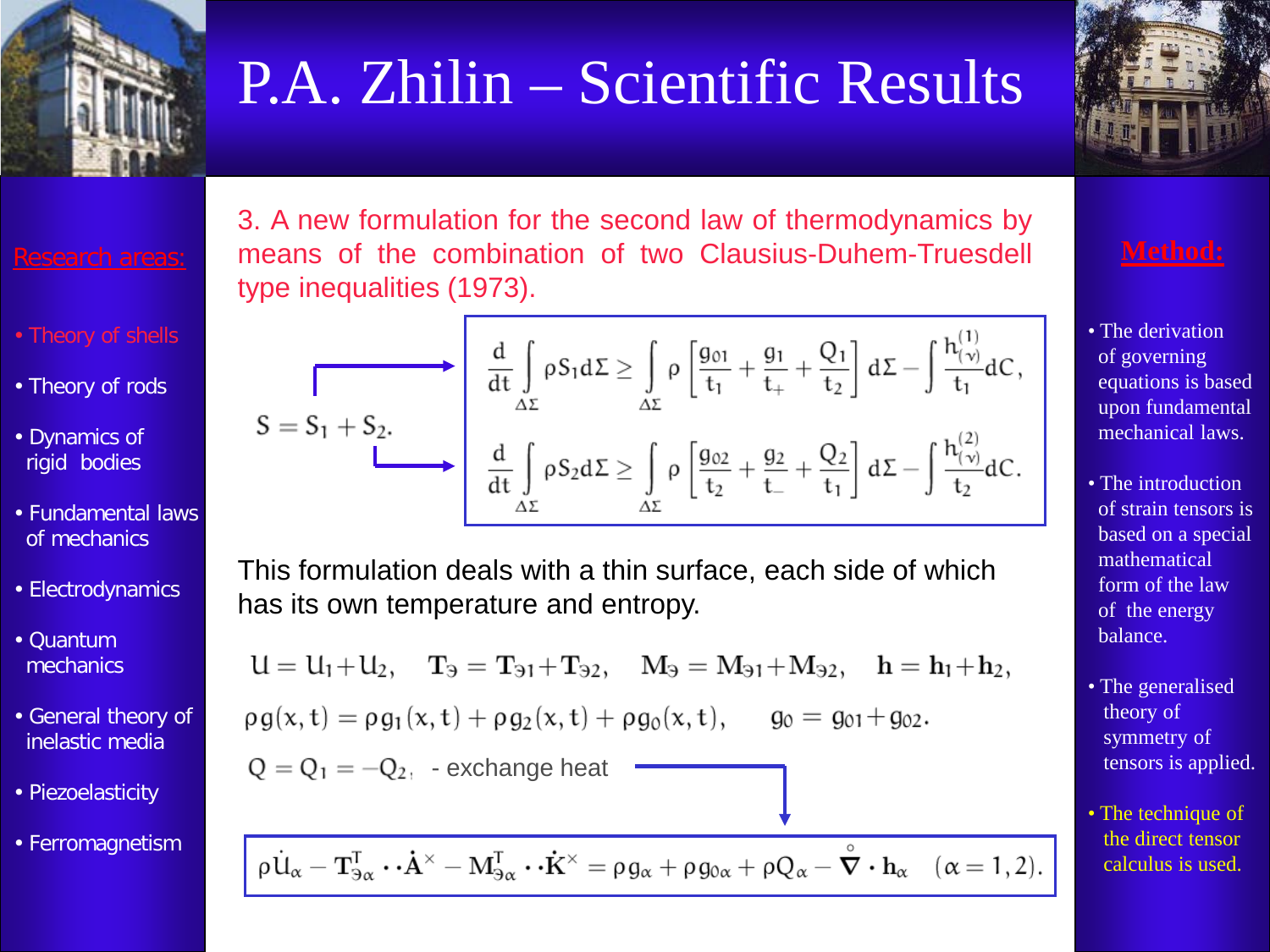



### 4. Generalization of the classical theory of symmetry of tensors.

- 
- Theory of rods
- Dynamics of rigid bodies
- Fundamental laws of mechanics
- Electrodynamics
- Quantum mechanics
- General theory of inelastic media
- Piezoelasticity
- Ferromagnetism

Spin-vector:  $Q_a = E - 2n \otimes n$ is not the element of symmetry

Polar vector:  $Q_a = E - 2n \otimes n$ is the element of symmetry



- The derivation of governing equations is based upon fundamental mechanical laws.
- The introduction of strain tensors is based on a special mathematical form of the law of the energy balance.
- The generalised theory of symmetry of tensors is applied.
- The technique of the direct tensor calculus is used.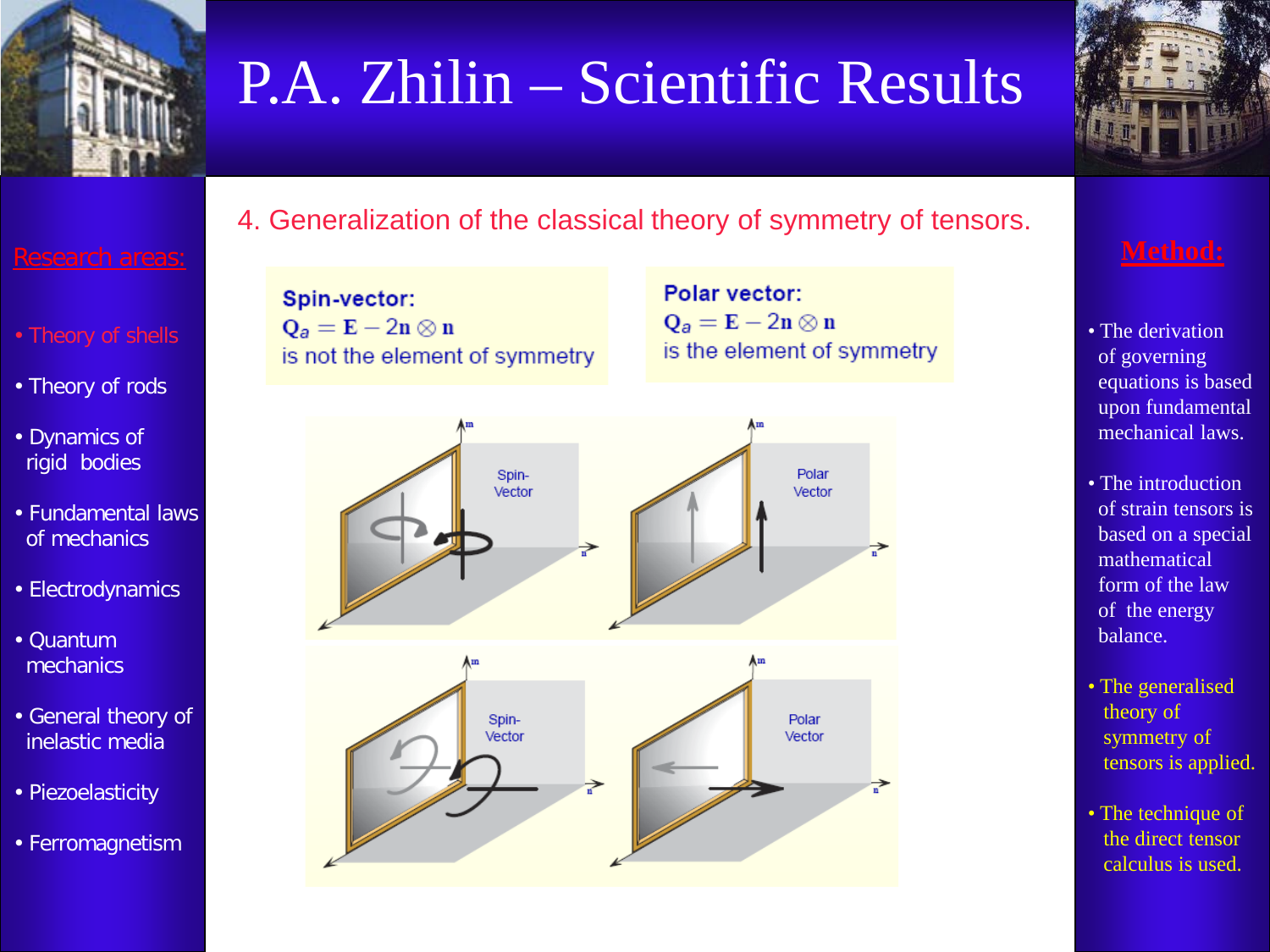



- 
- Theory of rods
- Dynamics of rigid bodies
- Fundamental laws of mechanics
- Electrodynamics
- Quantum mechanics
- General theory of inelastic media
- Piezoelasticity
- Ferromagnetism

An important addition is made to the tensor algebra, namely the concept of oriented tensors, i.e. tensor objects which depend on orientation in both a 3D space, and in its subspaces.

*Classical theory of symmetry for polar tensors:*

 $S = S^{m_1 \dots m_p} e_{m_1} \otimes \dots \otimes e_{m_p}, \quad S' = \otimes_1^p Q \cdot S = S^{m_1 \dots m_p} Q \cdot e_{m_1} \otimes \dots \otimes Q \cdot e_{m_p}$ 

*Zhilin's theory of symmetry (1977):*

*Theory of symmetry for axial tensors:*  $S' \equiv (\det Q) \otimes_1^p Q \cdot S$ 

 $S' = \delta \otimes_1^p Q \cdot S, \qquad \delta = n \cdot Q \cdot n.$ *n-oriented tensors:*

*n-oriented axial tensors:*  $\mathbf{S}' = \delta \left( \det \mathbf{Q} \right) \otimes_{i}^{p} \mathbf{Q} \cdot \mathbf{S}$ 

The proposed theory is needed to obtain the constitutive equations for shells and other multipolar media, as well as when studying ionic crystals.

- The derivation of governing equations is based upon fundamental mechanical laws.
- The introduction of strain tensors is based on a special mathematical form of the law of the energy balance.
- The generalised theory of symmetry of tensors is applied.
- The technique of the direct tensor calculus is used.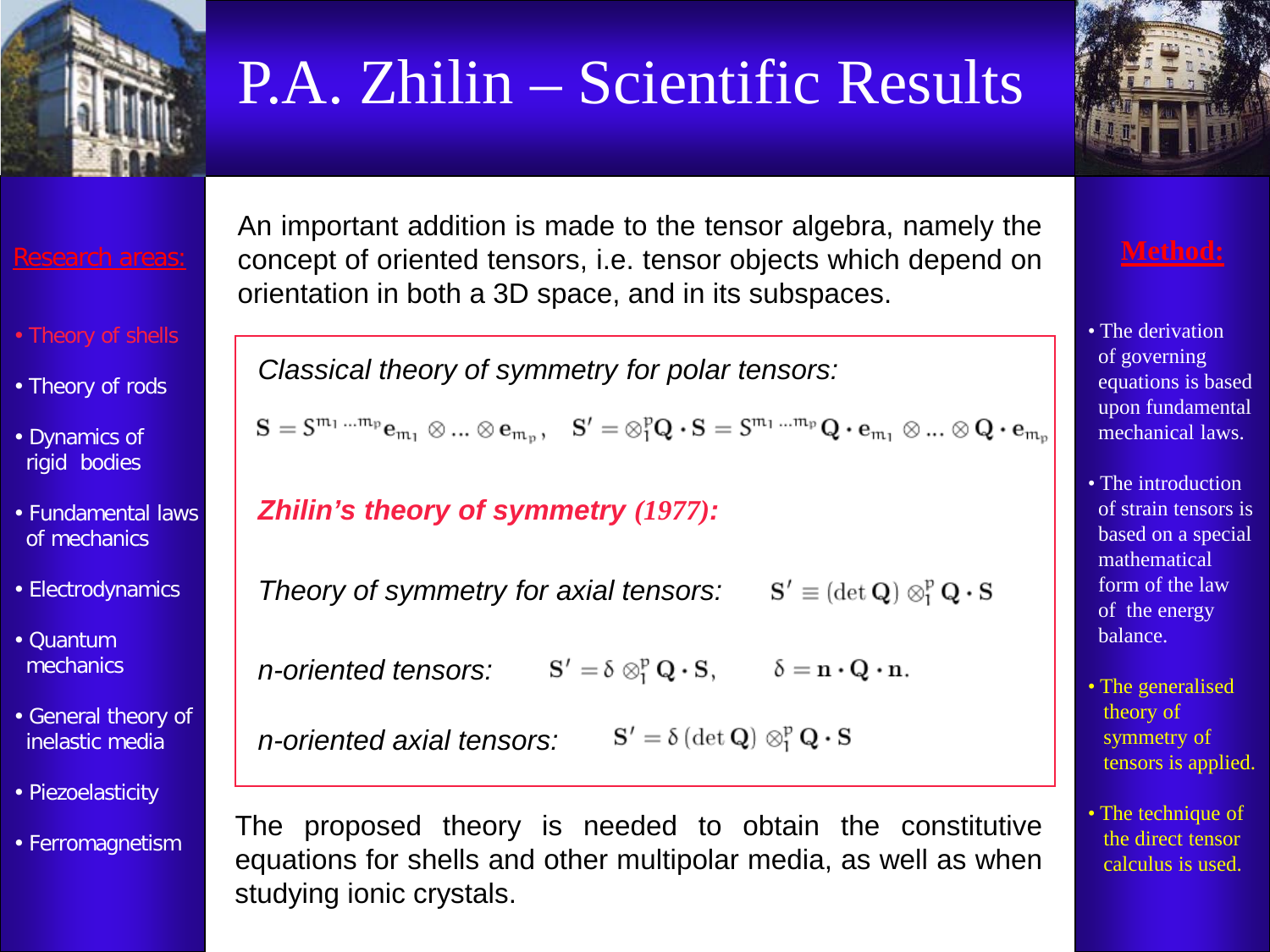



### Research areas:

- Theory of shells
- Theory of rods
- Dynamics of rigid bodies
- Fundamental laws of mechanics
- Electrodynamics
- Quantum mechanics
- General theory of inelastic media
- Piezoelasticity
- Ferromagnetism

## Theory of rods (1987-2005)

The dynamic theory of thin spatially curvilinear rods and naturally twisted rods is developed. The proposed theory includes all known variants of theories of rods, but it has wider domain of application.

### 1. Fundamental mechanical laws are formulated for 1D-object.



**N** Equations of motion:

$$
N'(s,t)+\rho_0 \mathcal{F}(s,t)=\rho_0 \left(\mathbf{V}+\mathbf{\Theta}_1\boldsymbol{\cdot}\boldsymbol{\omega}\right)\dot{\boldsymbol{\cdot}},
$$

$$
\mathbf{M}'+\mathbf{R}'\times\mathbf{N}+\rho_0\mathcal{L}=\rho_0\mathbf{V}\times\boldsymbol{\Theta}_1\boldsymbol{\cdot}\boldsymbol{\omega}+\rho_0\left(\mathbf{V}\boldsymbol{\cdot}\boldsymbol{\Theta}_1+\boldsymbol{\Theta}_2\boldsymbol{\cdot}\boldsymbol{\omega}\right)^\boldsymbol{\cdot}
$$

2. The introduction of strain vectors is based on a special mathematical form of the law of the energy balance.

$$
\rho_0 \dot{\mathcal{U}} = \mathbf{N} \cdot (\dot{\mathcal{E}} - \boldsymbol{\omega} \times \boldsymbol{\mathcal{E}}) + \mathbf{M} \cdot (\dot{\boldsymbol{\Phi}} - \boldsymbol{\omega} \times \boldsymbol{\Phi}) + h' + \rho_0 \Omega,
$$
  
strain vectors

- The derivation of governing equations is based upon fundamental mechanical laws.
- The introduction of strain tensors is based on a special mathematical form of the law of the energy balance.
- The generalised theory of symmetry of tensors is applied.
- The technique of the direct tensor calculus is used.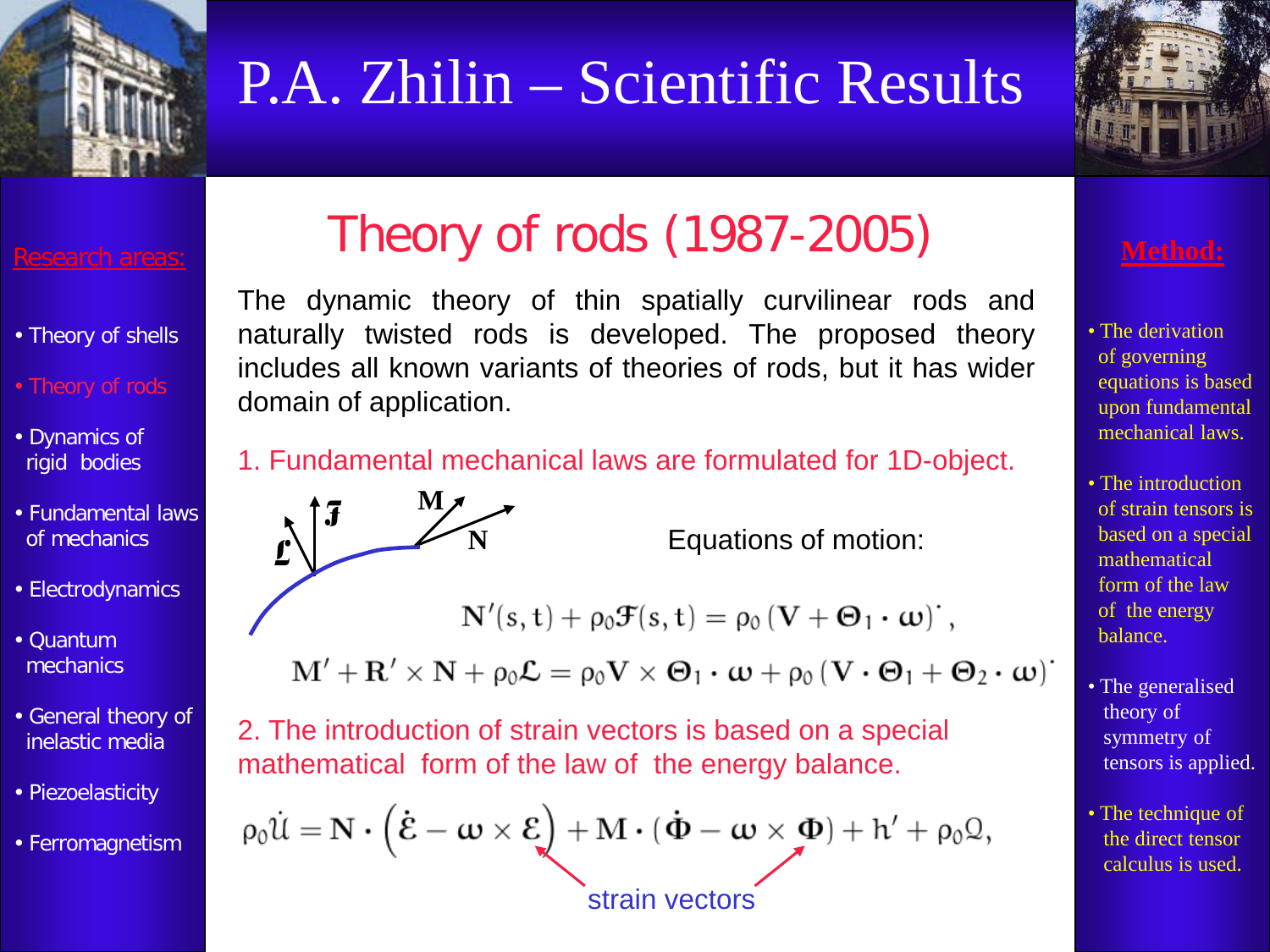

- Theory of shells
- Theory of rods
- Dynamics of rigid bodies
- Fundamental laws of mechanics
- Electrodynamics
- Quantum mechanics
- General theory of inelastic media
- Piezoelasticity
- Ferromagnetism

### 3. Introduction of thermodynamical characteristics.

$$
\rho_0\dot{\mathcal{U}} = \mathbf{N}\boldsymbol{\cdot}\left(\dot{\boldsymbol{\mathcal{E}}}-\boldsymbol{\omega}\times\boldsymbol{\mathcal{E}}\right) + \mathbf{M}\boldsymbol{\cdot}(\boldsymbol{\dot{\Phi}}-\boldsymbol{\omega}\times\boldsymbol{\Phi}) + h' + \rho_0\mathbf{\mathcal{Q}},
$$

$$
\mathbf{N} = \underbrace{\mathbf{N}_e(\mathcal{E},\Phi,\mathbf{P}) + \mathbf{N}_d(s,t), \quad \mathbf{M} = \mathbf{M}_e(\mathcal{E},\Phi,\mathbf{P}) + \mathbf{M}_d(s,t)}_{\text{elastic}}.
$$

### *Zhilin's definition for temperature*  $\theta$  *and entropy*  $\eta$  *:*

$$
\vartheta\dot{\eta} = h' + \rho_0\mathcal{Q} + \mathbf{N}_d \cdot (\dot{\boldsymbol{\mathcal{E}}}-\boldsymbol{\omega}\times\boldsymbol{\mathcal{E}}) + \mathbf{M}_d \cdot (\dot{\boldsymbol{\Phi}}-\boldsymbol{\omega}\times\boldsymbol{\Phi})
$$

### Reduced equation of the energy balance:

$$
\rho_0\dot{\mathfrak{U}}=\mathbf{N}_{\varepsilon}\boldsymbol{\cdot}\left(\dot{\boldsymbol{\mathcal{E}}}-\boldsymbol{\omega}\times\boldsymbol{\mathcal{E}}\right)+\mathbf{M}_{\varepsilon}\boldsymbol{\cdot}\left(\dot{\boldsymbol{\Phi}}-\boldsymbol{\omega}\times\boldsymbol{\Phi}\right)+\vartheta\dot{\boldsymbol{\eta}}.\ \bigg\vert
$$

$$
\boxed{\mathcal{U} = \mathcal{U}(\mathcal{E}, \Phi, \mathbf{P}, \eta). \longrightarrow \boxed{\vartheta = \frac{\partial}{\partial \vartheta}}
$$

- The derivation of governing equations is based upon fundamental mechanical laws.
- The introduction of strain tensors is based on a special mathematical form of the law of the energy balance.
- The generalised theory of symmetry of tensors is applied.
- The technique of the direct tensor calculus is used.

 $\rho_0$ U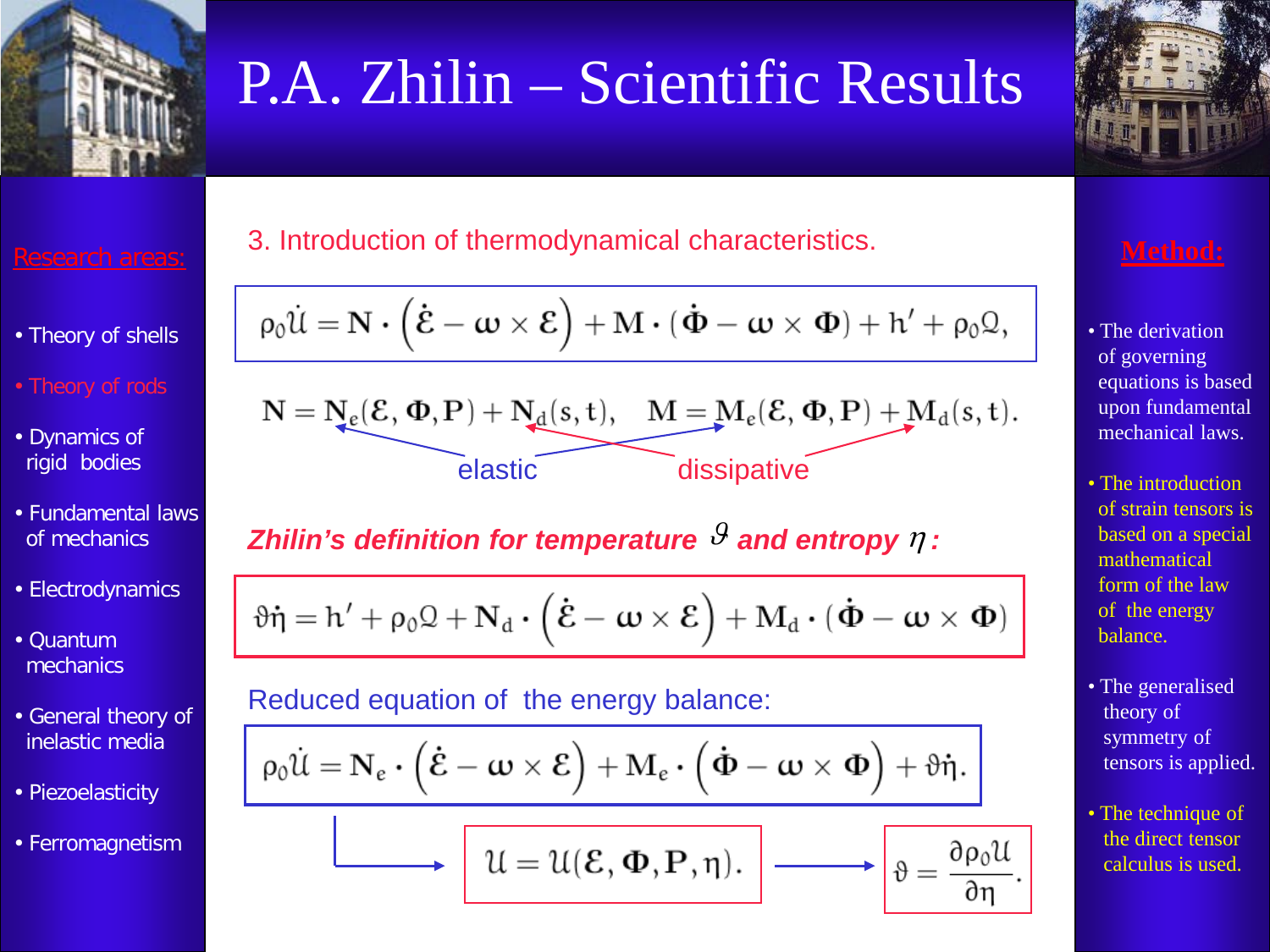

Research areas:

- Theory of shells
- Theory of rods
- Dynamics of rigid bodies
- Fundamental laws of mechanics
- Electrodynamics
- Quantum mechanics
- General theory of inelastic media
- Piezoelasticity
- Ferromagnetism

4. Application of generalized theory of symmetry of tensors for determination of structure of the elastic tensors.

Energetic strain vectors:

$$
\mathfrak{U}=\mathfrak{U}(\mathcal{E}_\times, \ \Phi_\times, \ \eta), \quad \mathcal{E}_\times\equiv \mathbf{P}^T\boldsymbol{\cdot}\mathcal{E}, \quad \Phi_\times\equiv \mathbf{P}^T\boldsymbol{\cdot}\Phi.
$$

Simplest form of the energy, taking into account Pointing effect:

$$
\rho_0 U(\mathcal{E}_x, \Phi_x) = U_0 + N_0 \cdot \mathcal{E}_x + M_0 \cdot \Phi_x + \frac{1}{2} \mathcal{E}_x \cdot A \cdot \mathcal{E}_x + \mathcal{E}_x \cdot B \cdot \Phi_x + \frac{1}{2} \Phi_x \cdot C \cdot \Phi_x + \Phi_x \cdot (\mathcal{E}_x \cdot D) \cdot \Phi_x,
$$
  
axial tensor polar tensors polar t-oriented tensor  
Generalized theory of symmetry:

$$
\mathbf{S}' \equiv (\mathbf{t} \cdot \mathbf{Q} \cdot \mathbf{t})^{\beta} (\det \mathbf{Q})^{\alpha} \overset{k}{\underset{1}{\otimes}} \mathbf{Q} \odot \mathbf{S}, \qquad \mathbf{S}
$$

 $S' = S,$ 

Structure of the elastic tensors is determined by using of the generalized theory of symmetry.



- The derivation of governing equations is based upon fundamental mechanical laws.
- The introduction of strain tensors is based on a special mathematical form of the law of the energy balance.
- The generalised theory of symmetry of tensors is applied.
- The technique of the direct tensor calculus is used.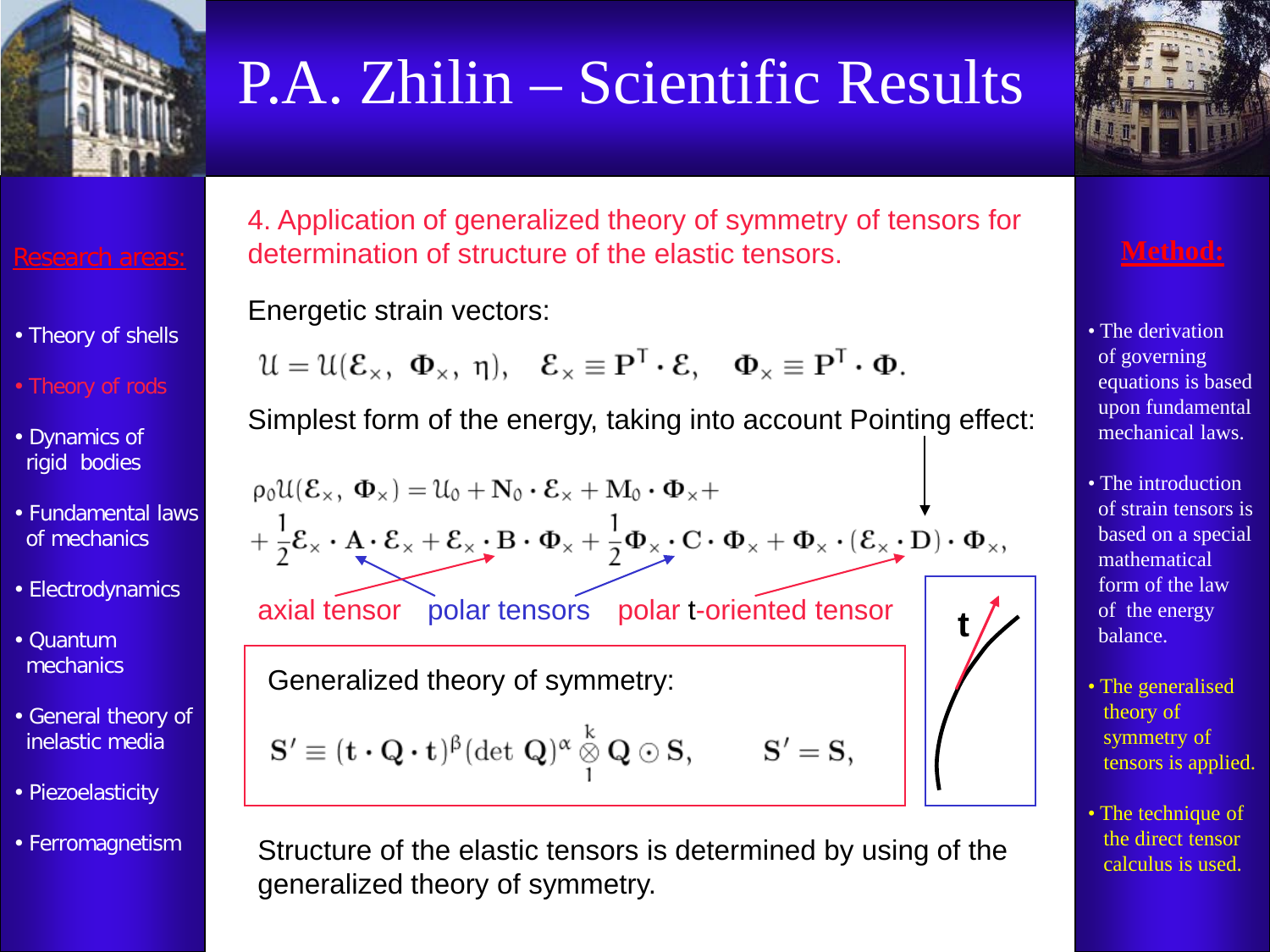



### Research areas:

- Theory of shells
- Theory of rods
- Dynamics of rigid bodies
- Fundamental laws of mechanics
- Electrodynamics
- Quantum mechanics
- General theory of inelastic media
- Piezoelasticity
- Ferromagnetism

## Dynamics of rigid bodies

It was the first time when the dynamics of rigid bodies was formulated in terms of the direct tensor calculus. The new mathematical technique is developed for the description of spinor motions. This technique is based on the use of the rotation (turn) tensor and related concepts.

### 1. Development of mathematical methods.

The proof of a new theorem on the composition of angular velocities, different from those cited in traditional text-books, is proposed (1992).

The new equation is obtained (1992), relating the left angular velocity with the derivative of the rotation vector. This equation is necessary to define the concept of a potential torque.

A new theorem on the representation of the turn tensor in the form of a composition of turns about arbitrary fixed axes, is proved (1995).

An approach is proposed (1997), which allows to analyse the stability of motion in the presence of spinor rotations described by the turn tensor. The method of perturbations for the group of proper orthogonal tensors is developed.

- The derivation of governing equations is based upon fundamental mechanical laws.
- The introduction of strain tensors is based on a special mathematical form of the law of the energy balance.
- The generalised theory of symmetry of tensors is applied.
- The technique of the direct tensor calculus is used.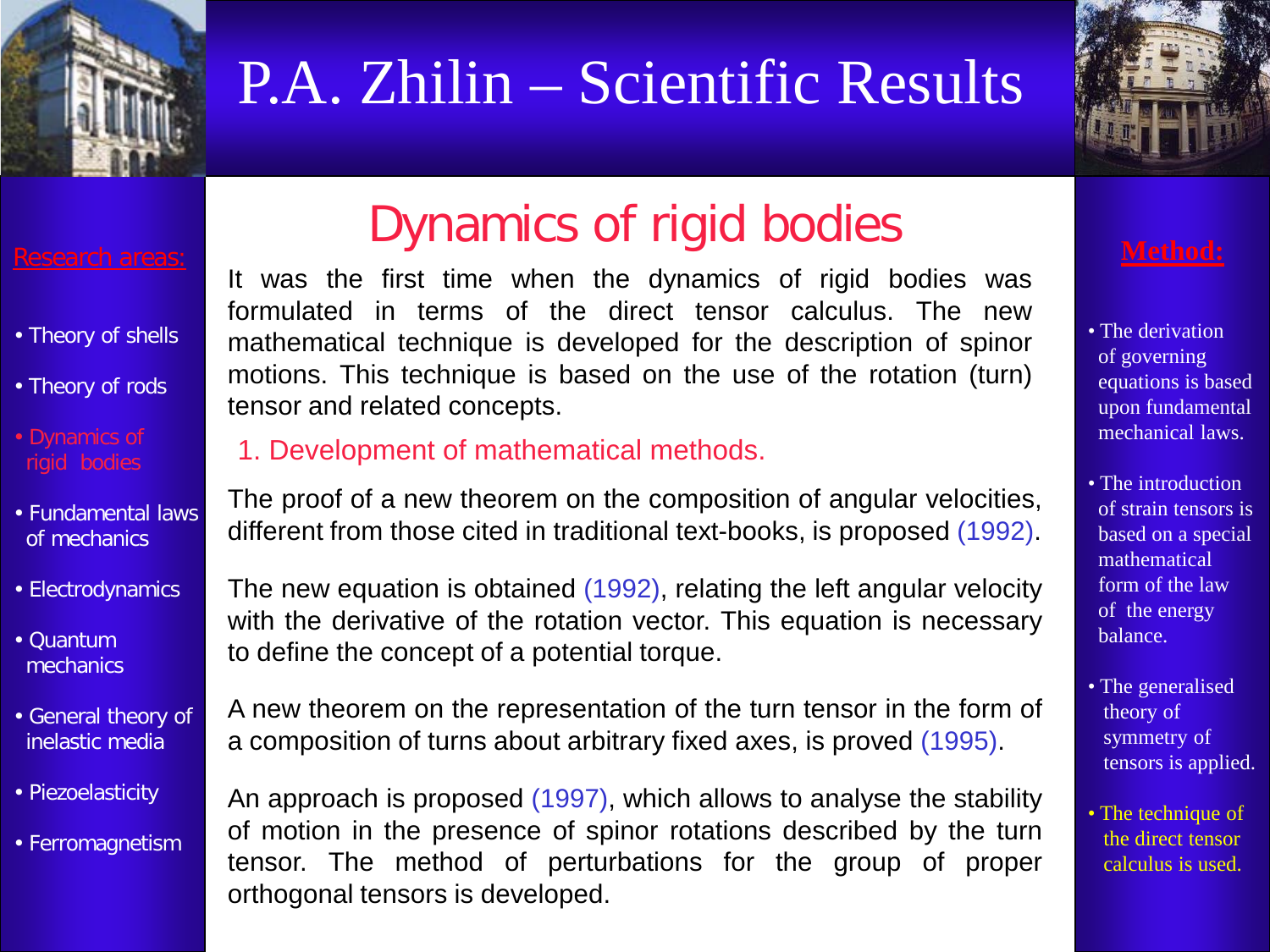



- Theory of shells
- Theory of rods
- Dynamics of rigid bodies
- Fundamental laws of mechanics
- Electrodynamics
- Quantum mechanics
- General theory of inelastic media
- Piezoelasticity
- Ferromagnetism

2. New models in the frame of the dynamics of rigid bodies.

These models are necessary when constructing the dynamics of multipolar media.





We know the role which is played by a usual oscillator in the Newtonian mechanics. In the Eulerian mechanics, the analogous role is played by a rigid body oscillator (a rigid body on an elastic foundation). A new statement of this problem is proposed (1997). The general definition of the potential torque is introduced.



For the first time (1997) the mathematical statement for the problem of a two-rotor gyrostate on an elastic foundation is given. The elastic foundation is determined by setting of the strain energy as a scalar function of the rotation vector.

- The derivation of governing equations is based upon fundamental mechanical laws.
- The introduction of strain tensors is based on a special mathematical form of the law of the energy balance.
- The generalised theory of symmetry of tensors is applied.
- The technique of the direct tensor calculus is used.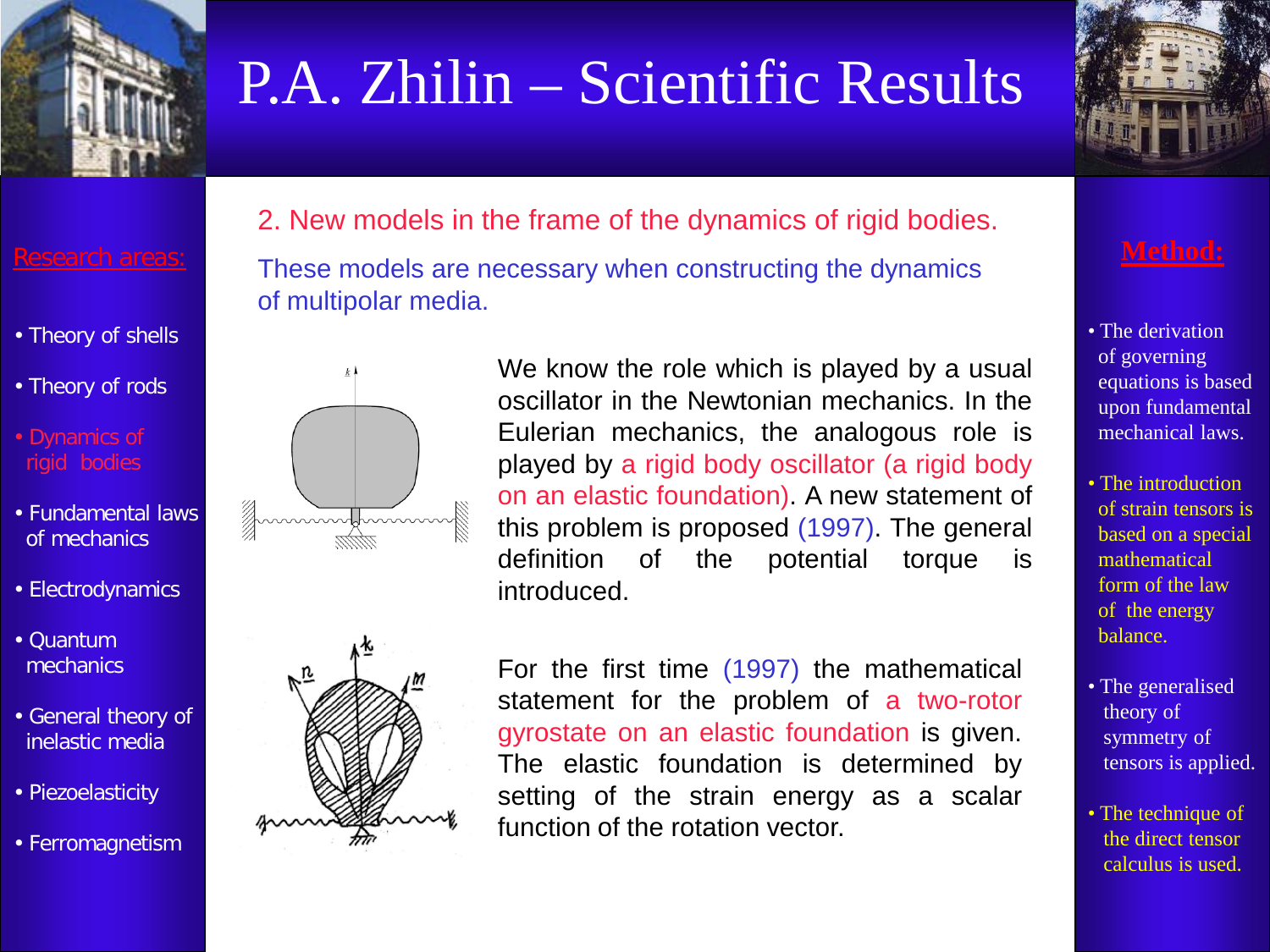



- Theory of shells
- Theory of rods
- Dynamics of rigid bodies
- Fundamental laws of mechanics
- Electrodynamics
- Quantum mechanics
- General theory of inelastic media
- Piezoelasticity
- Ferromagnetism

## Fundamental laws of mechanics

There were suggested (1994) the formulations of basic principles and laws of the Eulerian mechanics with an explicit introduction of spinor motions. All the laws are formulated for the open bodies, i.e. bodies of a variable content, which appears to be extremely important when describing the interaction of macrobodies with electromagnetic fields. Apart from that, in these formulations the concept of a body itself is also changed, and now the body may contain not only particles, but also the fields. Namely, the latter ones make necessary to consider bodies of variable content.

### 1. A new basic object - point-body is introduced into consideration.

$$
K = m \left( \frac{1}{2} \mathbf{v} \cdot \mathbf{A} \cdot \mathbf{v} + \mathbf{v} \cdot \mathbf{B} \cdot \boldsymbol{\omega} + \frac{1}{2} \boldsymbol{\omega} \cdot \mathbf{C} \cdot \boldsymbol{\omega} \right) \text{ - kinetic energy}
$$
\n
$$
\mathbf{K}_1 = \frac{\partial K}{\partial \mathbf{v}} \qquad \qquad \mathbf{K}_2^Q = (\mathbf{R}(t) - \mathbf{R}_Q) \times \frac{\partial K}{\partial \mathbf{v}} + \frac{\partial K}{\partial \mathbf{w}}
$$
\n
$$
\text{momentum} \qquad \qquad \text{hence,}
$$
\n
$$
\mathbf{momentum} \qquad \qquad \text{momentum} \qquad \qquad \text{dynamical} \qquad \text{momentum} \qquad \qquad \text{spin}
$$

- The derivation of governing equations is based upon fundamental mechanical laws.
- The introduction of strain tensors is based on a special mathematical form of the law of the energy balance.
- The generalised theory of symmetry of tensors is applied.
- The technique of the direct tensor calculus is used.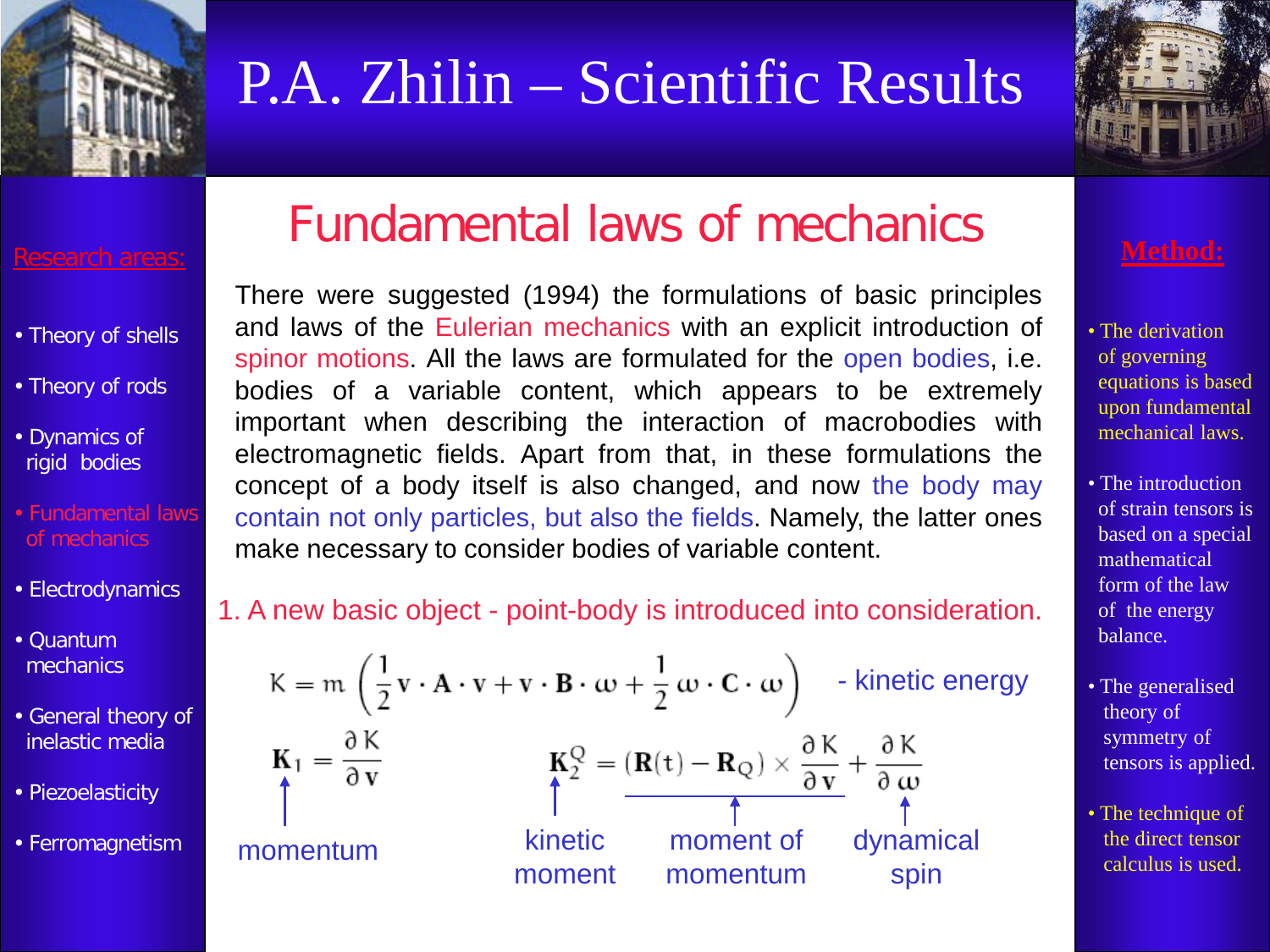



### 2. There was developed a concept of actions.

This concept is based on an axiom which supplements the Galileo's Principle of Inertia, generalising it to the bodies of general kind. This axiom states that in an inertial system of reference an isolated closed body moves in such a way that its momentum and kinetic moment remain invariable. Further, the forces and torques are introduced into consideration, and the force acting upon a closed body is defined as a cause for the change of the momentum of this body, and the torque, acting upon a closed body - as a cause of the change of the kinetic moment. The couple of vectors - force vector and the torque vector - are called action.

### of mechanics

• Fundamental laws

Research areas:

• Theory of shells

• Theory of rods

• Dynamics of rigid bodies

- Electrodynamics
- Quantum mechanics
- General theory of inelastic media
- Piezoelasticity
- Ferromagnetism

3. The concept of the internal energy of a body, consisting of point-bodies of general kind, was developed.

The axioms for the internal energy to be satisfied are formulated. The principally new idea is to distinguish the additivity by mass and additivity by bodies. The kinetic energy of a body is additive by its mass. At the same time, the internal energy of a body is additive by sub-bodies of which the body under consideration consists of, but, generally speaking, it is not an additive function of mass.

- The derivation of governing equations is based upon fundamental mechanical laws.
- The introduction of strain tensors is based on a special mathematical form of the law of the energy balance.
- The generalised theory of symmetry of tensors is applied.
- The technique of the direct tensor calculus is used.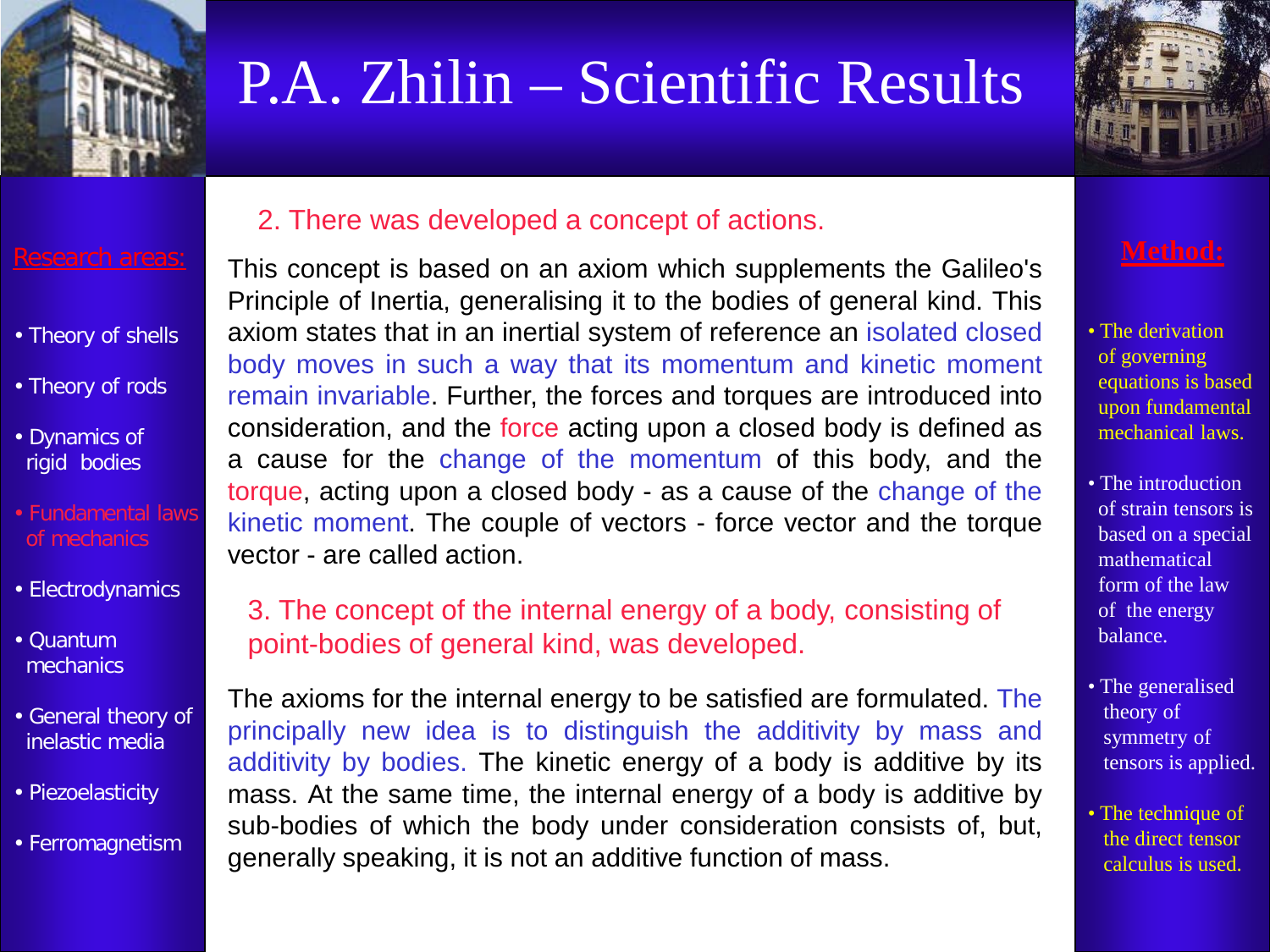



- Theory of shells
- Theory of rods
- Dynamics of rigid bodies
- Fundamental laws of mechanics
- Electrodynamics
- Quantum mechanics
- General theory of inelastic media
- Piezoelasticity
- Ferromagnetism

4. Fundamental laws of the Eulerian mechanics are formulated for the open bodies. (**All these laws are independent**!)

The equation of the momentum balance for open bodies or the first fundamental law of mechanics:

 $\dot{\mathbf{K}}_1(\mathcal{A}) = \mathbf{F}(\mathcal{A}, \mathcal{A}^e) + |\mathbf{k}_1(\mathcal{A})|$ . *external supply of momentum*

The equation of the kinetic moment balance for open bodies or the second fundamental law of mechanics:

 $\dot{\mathbf{K}}_2^Q(\mathcal{A}) = \mathbf{M}^Q(\mathcal{A}, \mathcal{A}^e) + \mathbf{k}_2^Q(\mathcal{A})$ . *external supply of kinetic moment*

The equation of the energy balance for open bodies or the third fundamental law of mechanics:

 $\dot{\mathsf{E}}(\mathcal{A}) = \dot{\mathsf{K}}(\mathcal{A}) + \dot{\mathsf{U}}(\mathcal{A}) = \mathsf{N}(\mathcal{A}) + k_3(\mathcal{A})$ 

*rate of energy supply of the "non-mechanical" nature, usually in the form of heat*

- The derivation of governing equations is based upon fundamental mechanical laws.
- The introduction of strain tensors is based on a special mathematical form of the law of the energy balance.
- The generalised theory of symmetry of tensors is applied.
- The technique of the direct tensor calculus is used.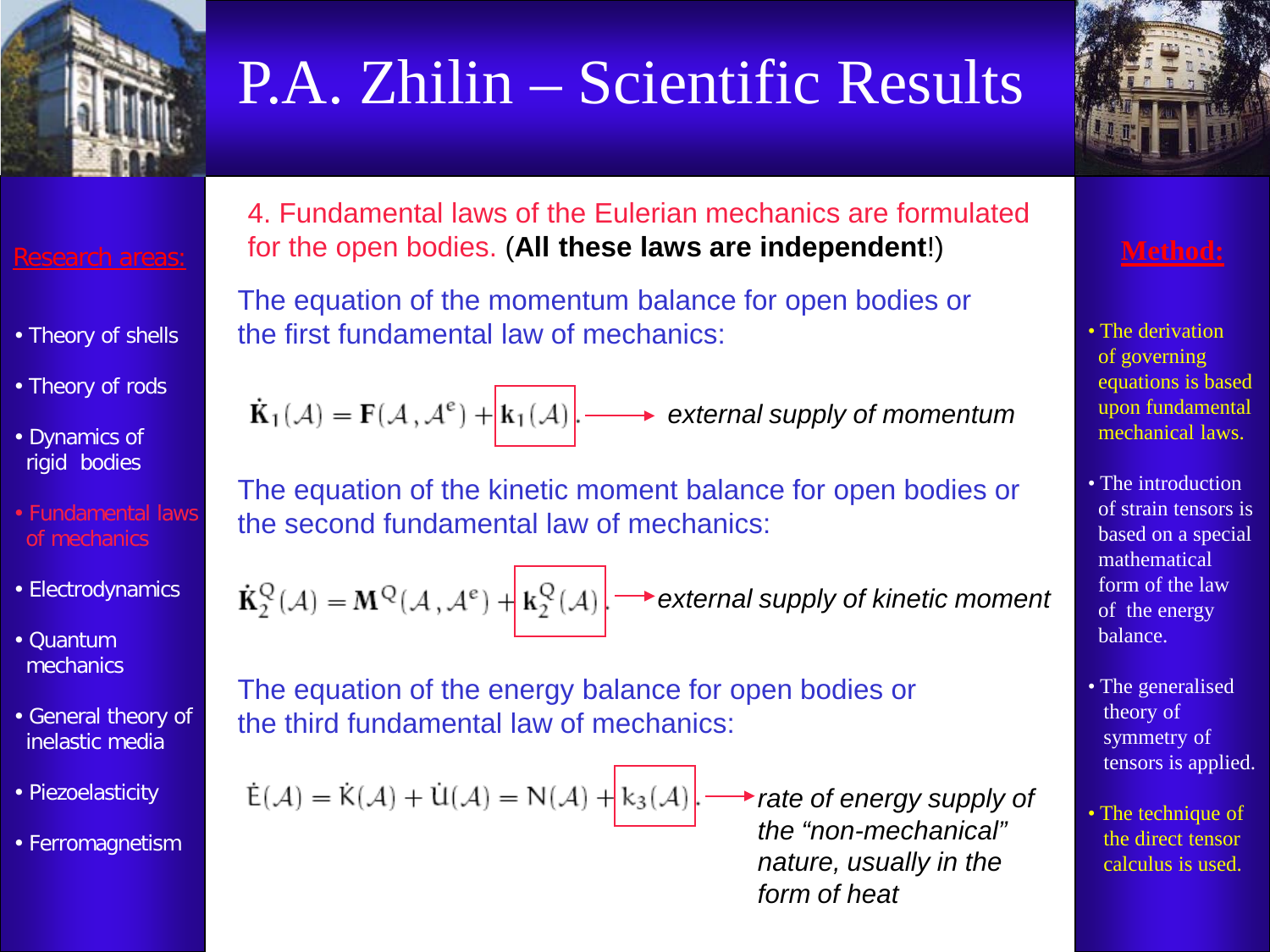



4. Introduction of thermodynamical characteristics.

Let us consider two mass points:

 $m_1 \dot{v}_1 = F_1 + F_{1i}$ ,  $m_2 \dot{v}_2 = F_2 + F_{2i}$ ,

internal forces  

$$
\overrightarrow{\mathbf{F}_{1i} + \mathbf{F}_{2i}} = \mathbf{0}.
$$

Equation of energy balance for system of two mass points:

$$
\frac{\mathrm{d}}{\mathrm{d}t}\left(\frac{1}{2}m_1\,\mathbf{v}_1\cdot\mathbf{v}_1+\frac{1}{2}m_2\,\mathbf{v}_2\cdot\mathbf{v}_2+\mathbf{U}\right)=\mathbf{F}_1\cdot\mathbf{v}_1+\mathbf{F}_2\cdot\mathbf{v}_2+\delta,
$$

$$
\begin{array}{c}\n\begin{array}{c}\n\downarrow \\
\hline\n\end{array}\n\end{array}
$$
\n
$$
\begin{array}{c}\n\downarrow \\
\hline\n\end{array}
$$
\n
$$
\begin{array}{c}\n\downarrow \\
\hline\n\end{array}
$$
\n
$$
\begin{array}{c}\n\downarrow \\
\hline\n\end{array}
$$
\n
$$
\begin{array}{c}\n\downarrow \\
\hline\n\end{array}
$$
\n
$$
\begin{array}{c}\n\downarrow \\
\hline\n\end{array}
$$
\n
$$
\begin{array}{c}\n\downarrow \\
\hline\n\end{array}
$$
\n
$$
\begin{array}{c}\n\downarrow \\
\hline\n\end{array}
$$
\n
$$
\begin{array}{c}\n\downarrow \\
\hline\n\end{array}
$$
\n
$$
\begin{array}{c}\n\downarrow \\
\hline\n\end{array}
$$
\n
$$
\begin{array}{c}\n\downarrow \\
\hline\n\end{array}
$$
\n
$$
\begin{array}{c}\n\downarrow \\
\hline\n\end{array}
$$
\n
$$
\begin{array}{c}\n\downarrow \\
\hline\n\end{array}
$$
\n
$$
\begin{array}{c}\n\downarrow \\
\hline\n\end{array}
$$
\n
$$
\begin{array}{c}\n\downarrow \\
\hline\n\end{array}
$$
\n
$$
\begin{array}{c}\n\downarrow \\
\hline\n\end{array}
$$
\n
$$
\begin{array}{c}\n\downarrow \\
\hline\n\end{array}
$$
\n
$$
\begin{array}{c}\n\downarrow \\
\hline\n\end{array}
$$
\n
$$
\begin{array}{c}\n\downarrow \\
\hline\n\end{array}
$$
\n
$$
\begin{array}{c}\n\downarrow \\
\hline\n\end{array}
$$
\n
$$
\begin{array}{c}\n\downarrow \\
\hline\n\end{array}
$$
\n
$$
\begin{array}{c}\n\downarrow \\
\hline\n\end{array}
$$
\n
$$
\begin{array}{c}\n\downarrow \\
\hline\n\end{array}
$$
\n
$$
\begin{array}{c}\n\downarrow \\
\hline\n\end{array}
$$
\n
$$
\begin{array}{c}\n\downarrow \\
\hline\n\end{array}
$$
\n
$$
\begin{array}{c}\n\downarrow \\
\hline\n\end{array}
$$

$$
\hat{\mathbf{U}} = -\mathbf{F}_{1e} \cdot (\mathbf{R}_1 - \mathbf{R}_2)^{\cdot} - \mathbf{F}_{1d} \cdot (\mathbf{R}_1 - \mathbf{R}_2)^{\cdot} + \delta.
$$

Definition of entropy and temperature:  $\vartheta \dot{H} = -\mathbf{F}_{1d} \cdot (\mathbf{R}_1 - \mathbf{R}_2)^{\cdot} + \delta.$ 

$$
\dot{\mathbf{U}} = -\mathbf{F}_{1e} \cdot (\mathbf{R}_1 - \mathbf{R}_2)^{\cdot} + \vartheta \dot{\mathbf{H}} \quad \Rightarrow \quad \mathbf{F}_{1e} = 2 \frac{\partial \mathbf{U}}{\partial \gamma} (\mathbf{R}_2 - \mathbf{R}_1) \,, \quad \vartheta = \frac{\partial \mathbf{U}}{\partial \mathbf{H}}
$$

- The derivation of governing equations is based upon fundamental mechanical laws.
- The introduction of strain tensors is based on a special mathematical form of the law of the energy balance.
- The generalised theory of symmetry of tensors is applied.
- The technique of the direct tensor calculus is used.

• Fundamental laws of mechanics

Research areas:

• Theory of shells

• Theory of rods

• Dynamics of rigid bodies

- Electrodynamics
- Quantum mechanics
- General theory of inelastic media
- Piezoelasticity
- Ferromagnetism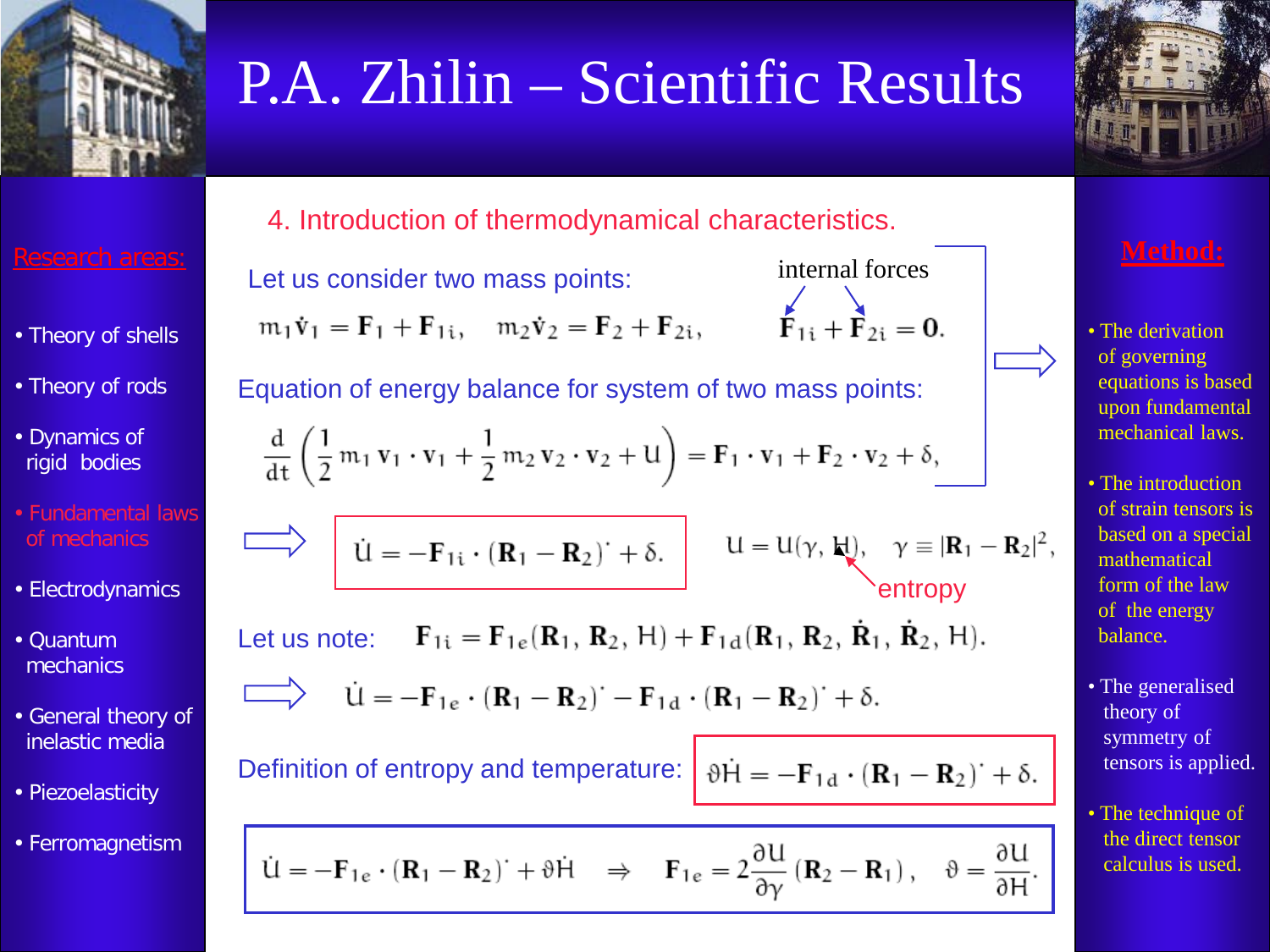

# P.A. Zhilin – Scientific Results



## **Electrodynamics**

| • Theory of shells                     | Electrodynamics                                                                                                                                                                                                                                                                                                                                                                       | Theory of elasticity                                                                                                                                                                                                                                  |       |
|----------------------------------------|---------------------------------------------------------------------------------------------------------------------------------------------------------------------------------------------------------------------------------------------------------------------------------------------------------------------------------------------------------------------------------------|-------------------------------------------------------------------------------------------------------------------------------------------------------------------------------------------------------------------------------------------------------|-------|
| • Theory of rods                       |                                                                                                                                                                                                                                                                                                                                                                                       |                                                                                                                                                                                                                                                       |       |
| • Dynamics of<br>rigid bodies          |                                                                                                                                                                                                                                                                                                                                                                                       | $E = -\frac{1}{c} \frac{\partial u}{\partial t}, \qquad B = \nabla \times u, \qquad u = \nabla \varphi + \nabla \times \Phi, \qquad \nabla \cdot \Phi = 0$                                                                                            | (I)   |
| • Fundamental laws<br>of mechanics     |                                                                                                                                                                                                                                                                                                                                                                                       | $\mathbf{j} = \nabla \phi_* + \nabla \times \Phi_*, \ \ \nabla \cdot \Phi_* = 0 \, \left  \, \, \frac{1}{\mu} \, \mathbf{F} = \nabla \tilde{\phi} + \nabla \times \tilde{\Phi} \, , \ \ \nabla \cdot \tilde{\Phi} = 0 \, \right  \  \, (\mathrm{II})$ |       |
| • Electrodynamics                      |                                                                                                                                                                                                                                                                                                                                                                                       |                                                                                                                                                                                                                                                       |       |
| • Quantum<br>mechanics                 | $\Delta \Phi - \frac{1}{c^2} \frac{\partial^2 \Phi}{\partial t^2} = -\frac{1}{\epsilon_0 c} \Phi_*$ $\Delta \Phi = \frac{1}{c_2^2} \frac{\partial^2 \Phi}{\partial t^2} - \tilde{\Phi}$                                                                                                                                                                                               |                                                                                                                                                                                                                                                       | (III) |
| • General theory of<br>inelastic media |                                                                                                                                                                                                                                                                                                                                                                                       | В.                                                                                                                                                                                                                                                    |       |
| • Piezoelasticity                      | $\label{eq:delta} \left\{ \begin{array}{l} \Delta \phi = \mathfrak{q}, \qquad \mathfrak{d} \mathfrak{q} / \mathfrak{d} \mathfrak{t} = - c \rho / \epsilon_0 \ , \qquad \left  \begin{array}{l} \Delta \phi - \frac{1}{c_1^2} \, \frac{\mathfrak{d}^2 \phi}{\mathfrak{d} \mathfrak{t}^2} = - \left( \frac{c_2}{c_1} \right)^2 \, \tilde{\phi} \end{array} \right. \right. \end{array}$ |                                                                                                                                                                                                                                                       | (IV)  |
| • Ferromagnetism                       | А.                                                                                                                                                                                                                                                                                                                                                                                    | В.                                                                                                                                                                                                                                                    |       |

- The derivation of governing equations is based upon fundamental mechanical laws.
- The introduction of strain tensors is based on a special mathematical form of the law of the energy balance.
- The generalised theory of symmetry of tensors is applied.
- The technique of the direct tensor calculus is used.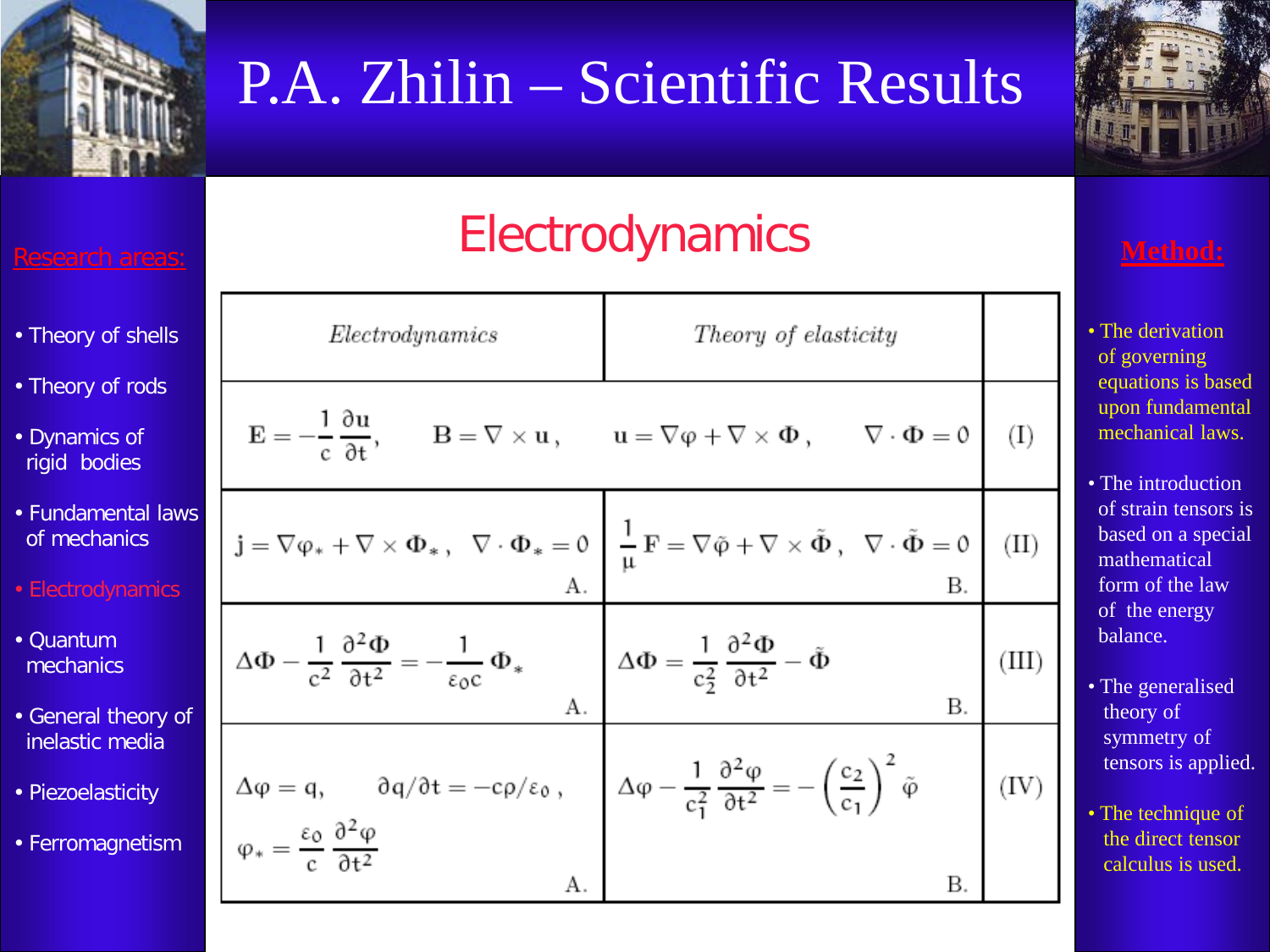



- Theory of shells
- Theory of rods
- Dynamics of rigid bodies
- Fundamental laws of mechanics
- Electrodynamics
- Quantum mechanics
- General theory of inelastic media
- Piezoelasticity
- Ferromagnetism

### Classical Maxwell's equations:

$$
\nabla \cdot \mathbf{E} = \frac{\rho}{\epsilon_0}, \quad \nabla \times \mathbf{E} = -\frac{1}{c} \frac{\partial \mathbf{B}}{\partial t}, \quad \nabla \cdot \mathbf{B} = 0, \quad \nabla \times \mathbf{B} = \frac{1}{c} \frac{\partial \mathbf{E}}{\partial t} + \frac{1}{\epsilon_0 c} \mathbf{j},
$$

Condition of solvability:  $\nabla \cdot \mathbf{j} = -\partial \rho / \partial \mathbf{t}$ .

### Modified Maxwell's equations:

$$
\nabla \cdot \mathbf{E} = \frac{\rho_*}{\epsilon_0}, \quad \nabla \times \mathbf{E} = -\frac{1}{c} \frac{\partial \mathbf{B}}{\partial t}, \quad \nabla \cdot \mathbf{B} = 0, \quad \nabla \times \mathbf{B} = \frac{1}{c} \frac{\partial \mathbf{E}}{\partial t} + \frac{1}{\epsilon_0 c} \mathbf{j_*},
$$
\n
$$
\underline{\rho_*} = \rho + \frac{1}{c_1^2} \frac{\partial}{\partial t} \left( \phi_* - \frac{\epsilon_0}{c} \frac{\partial^2 \phi}{\partial t^2} \right), \qquad \underline{\mathbf{j_*}} = \mathbf{j} - \nabla \left( \phi_* - \frac{\epsilon_0}{c} \frac{\partial^2 \phi}{\partial t^2} \right).
$$
\n
$$
\Delta \phi - \frac{1}{c_1^2} \frac{\partial^2 \phi}{\partial t^2} = q - \frac{c}{\epsilon_0 c_1^2} \phi_*, \qquad \frac{\partial q}{\partial t} = -\frac{c}{\epsilon_0} \rho, \qquad c_1^2 > 4c^2/3,
$$
\n
$$
\mathbf{j} = \nabla \phi_* + \nabla \times \Phi_*, \qquad \nabla \cdot \Phi_* = 0.
$$



- The derivation of governing equations is based upon fundamental mechanical laws.
- The introduction of strain tensors is based on a special mathematical form of the law of the energy balance.
- The generalised theory of symmetry of tensors is applied.
- The technique of the direct tensor calculus is used.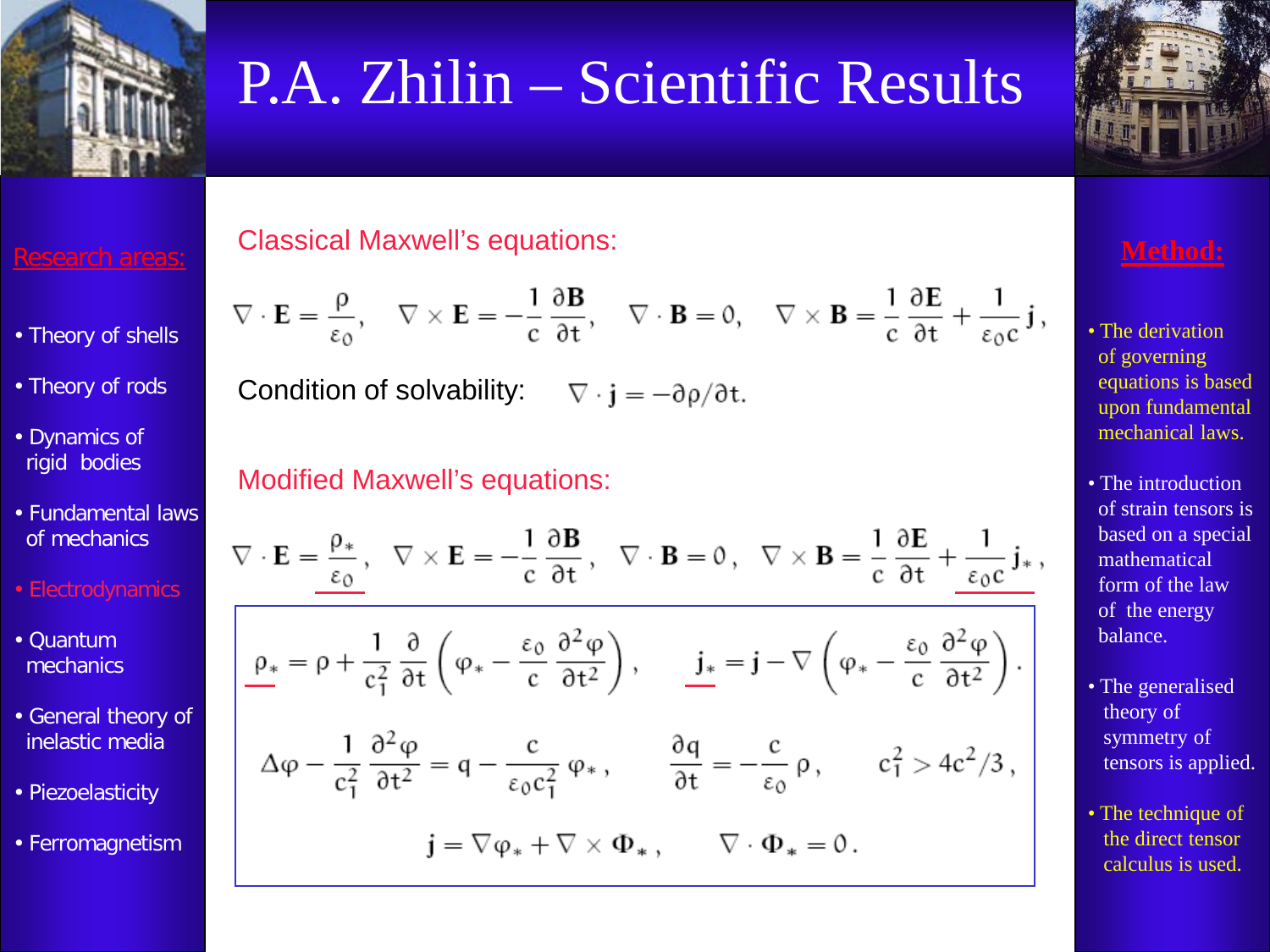



### Research areas:

- Theory of shells
- Theory of rods
- Dynamics of rigid bodies
- Fundamental laws of mechanics
- Electrodynamics
- Quantum mechanics
- General theory of inelastic media
- Piezoelasticity
- Ferromagnetism

Fact one. Interaction between the nucleus and the electrons of an atom must be of electromagnetic nature, thus they are to be described with equations of electrodynamics.

Fact two. Any atom possesses a mixed discrete-continuous spectrum to be defined experimentally.

### It is known in mechanics, that mixed spectra appear by investigation of some specific problems provided presence of two main factors.

The first factor: presence of a boundless medium described by an operator with continuous spectrum disposed above a cut-off frequency.

The second factor: discrete spectrum appears below the cut-off frequency, if there are discrete particles inserted into the field of operator with continuous spectrum.

By inserting nucleus and electrons into classical or modified electromagnetic field there will appear no discrete frequencies, because these systems of equations do not have any cut-off frequencies.

To get a cut-off frequency from an electrodynamics equation for a boundless medium it is necessary to take into account spinorial motions being responsible for magnetic phenomena.

- The derivation of governing equations is based upon fundamental mechanical laws.
- The introduction of strain tensors is based on a special mathematical form of the law of the energy balance.
- The generalised theory of symmetry of tensors is applied.
- The technique of the direct tensor calculus is used.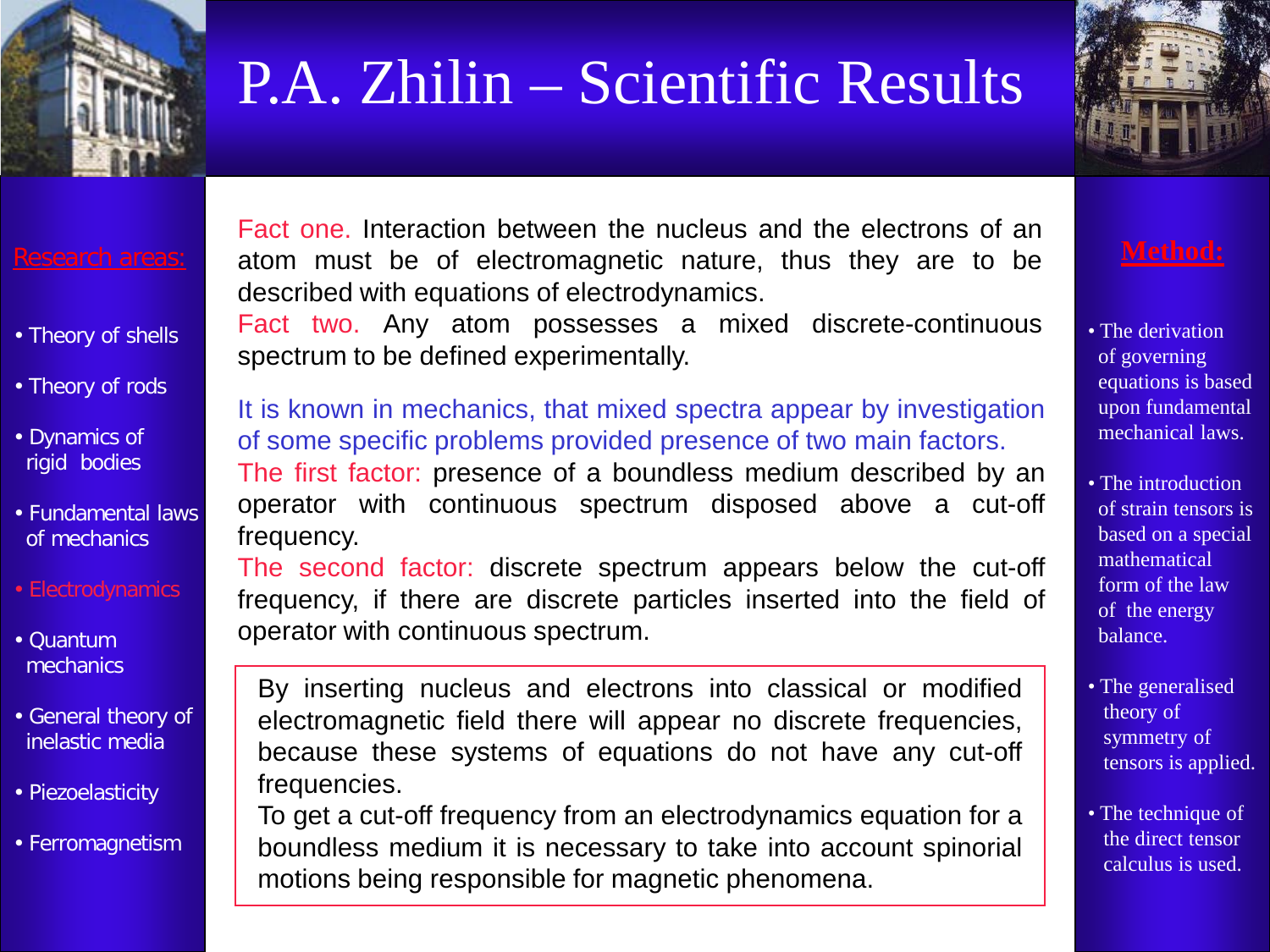



### Research areas:

- Theory of shells
- Theory of rods
- Dynamics of rigid bodies
- Fundamental laws of mechanics
- Electrodynamics
- Quantum mechanics
- General theory of inelastic media
- Piezoelasticity
- Ferromagnetism

### Continuum of the Multi-Spin Particles

The law of the particles conservation:

$$
\frac{d\rho}{dt}+\nabla\cdot(\rho\mathbf{V})=0.
$$

Equations of motion of particles:

 $\nabla\cdot\mathbf{T}+\rho\mathbf{F}=\rho(\mathbf{K}_1+\mathbf{V}\cdot\nabla\mathbf{K}_1),\hspace{0.5cm}\nabla\cdot\mathbf{M}+\mathbf{T}_{\times}+\rho\mathbf{L}=\rho(\mathbf{\dot{K}}_2+\mathbf{V}\cdot\nabla\mathbf{K}_2),$  $\mathbf{K}_1 = \mathfrak{m} \mathbf{V}(\mathbf{x}, t), \quad \mathbf{K}_2 = \mathbf{P}(\mathbf{x}, t) \cdot \mathbf{C} \cdot \mathbf{P}^\mathsf{T} \left( \mathbf{x}, t \right) \cdot \boldsymbol{\omega} \left( \mathbf{x}, t \right) + \sum_{i=1}^n \lambda_i \dot{\beta}_i \left( \mathbf{x}, t \right) \mathbf{n}'_i \left( \mathbf{x}, t \right),$ 

Equations of motion of rotors:

$$
\lambda_{i}\left(\overset{\cdot}{\beta}_{i}\left(\mathbf{x},t\right)+\omega\left(\mathbf{x},t\right)\cdot\mathbf{n}_{i}^{\prime}\left(\mathbf{x},t\right)\right)^{\cdot}+\eta_{i}\left(\overset{\cdot}{\beta}_{i}\left(\mathbf{x},t\right)-\omega_{i}\left(\mathbf{x}\right)\right)=0,
$$

Equation of the energy balance:

 $\rho \left[ \frac{d\mathcal{U}}{dt} + \mathbf{V} \cdot \nabla \mathcal{U} \right] = \mathbf{T}^{\mathsf{T}} \cdot \cdot (\nabla \mathbf{V} + \mathbf{E} \times \boldsymbol{\omega}) + \mathbf{M}^{\mathsf{T}} \cdot \cdot \nabla \boldsymbol{\omega} + \boldsymbol{\nabla} \cdot \mathbf{h} + \rho \mathbf{q}.$ 

 $V = 0$ ,  $T = 0$   $\Rightarrow$   $\rho = \text{const.}$ 

Assumption:

Interpretation:  $c^{-1}E = \rho K_2$  | Classical

 $M = H \times I$ 

where  $\bf{I}$  is unit tensor.



Maxwell's equations

- The derivation of governing equations is based upon fundamental mechanical laws.
- The introduction of strain tensors is based on a special mathematical form of the law of the energy balance.
- The generalised theory of symmetry of tensors is applied.
- The technique of the direct tensor calculus is used.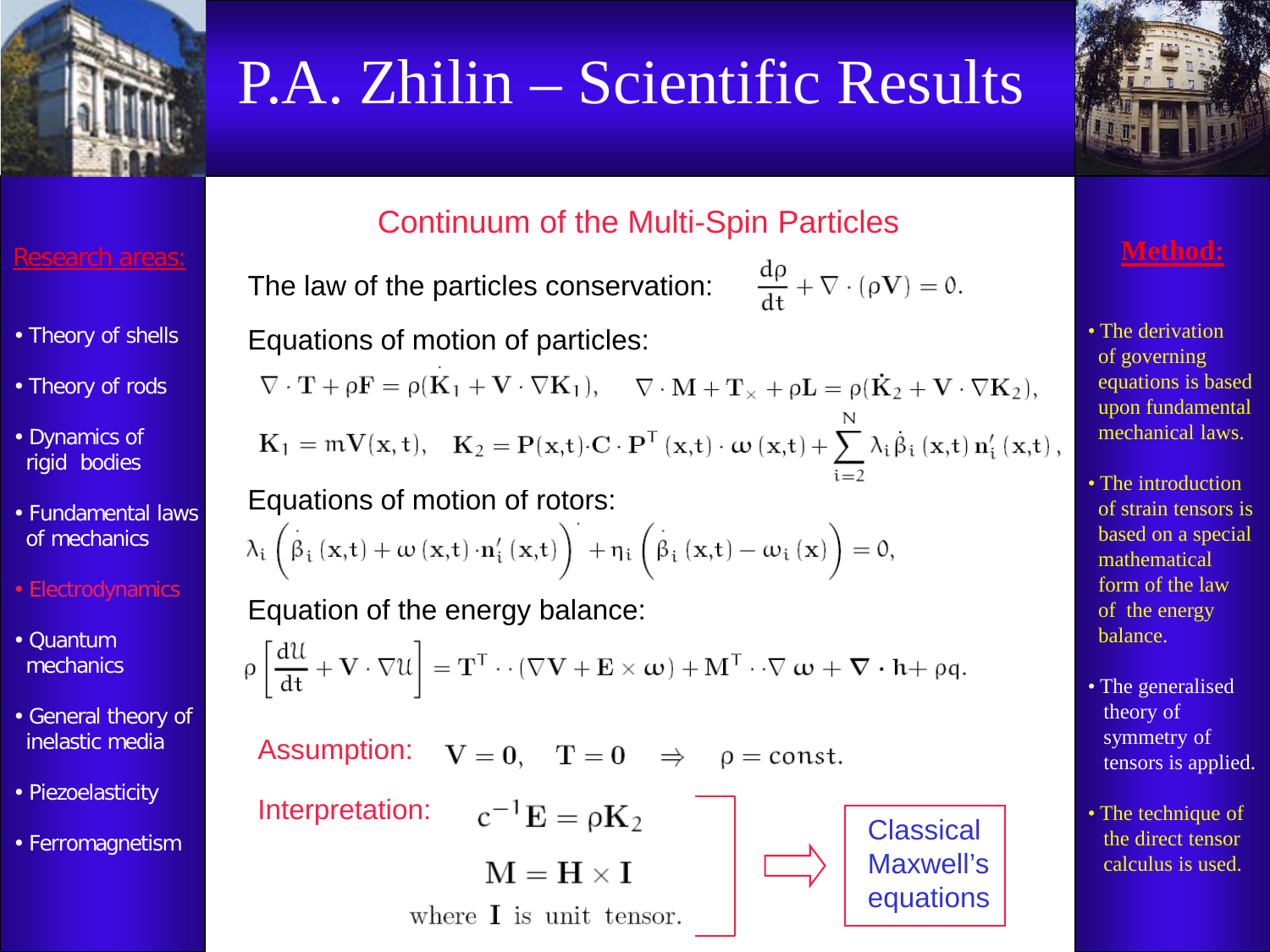



### Research areas:

- Theory of shells
- Theory of rods
- Dynamics of rigid bodies
- Fundamental laws of mechanics
- Electrodynamics
- Quantum mechanics
- General theory of inelastic media
- Piezoelasticity
- Ferromagnetism

## Quantum mechanics

Continuum of rotating axisymmetric particles is considered. The mass density of kinetic energy:

 $\mathcal{K} = \frac{1}{2} \xi \mathbf{V} \cdot \mathbf{V} + \frac{1}{2} \boldsymbol{\omega} \cdot \mathbf{P} \cdot \boldsymbol{\Theta} \cdot \mathbf{P}^{\mathsf{T}} \cdot \boldsymbol{\omega}, \quad \boldsymbol{\Theta} = \lambda \mathbf{e} \otimes \mathbf{e} + \mu (\mathbf{E} - \mathbf{e} \otimes \mathbf{e}),$ It is supposed, that  $\sum$   $\sum$   $\sum$   $\sum$   $\sum$   $\sum$   $\sum$   $\sum$ 

Equations of motion: 
$$
\nabla \cdot \mathbf{r} = \mathbf{0}
$$
,  $\nabla \cdot \mathbf{\mu} + \mathbf{\tau}_{\times} + \rho \mathbf{L} = \rho \dot{\mathbf{B}}$ ;  
where  $\mathbf{B}(x, t) = x \times \xi \mathbf{V} + \mathbf{P} \cdot \Theta \cdot \mathbf{P}^T \cdot \omega$ 

 $\rho \dot{\mathbf{U}} = \mathbf{\mu}^{\mathrm{T}} \cdot \nabla \mathbf{\omega} + 2\mathbf{q} \cdot \mathbf{\omega}$ , Equation of the energy balance: where  $\tau_{\times} = -2q$ 

$$
\rightarrow \mu = \rho \frac{\partial U}{\partial \mathbf{F}}, \qquad \mathbf{q} = -\frac{1}{2} \rho \left[ \frac{\partial U}{\partial \mathbf{P}} \cdot \mathbf{P}^{\mathsf{T}} + \left( \frac{\partial U}{\partial \mathbf{F}} \right)^{\mathsf{T}} \cdot \mathbf{F} \right]_{\times}
$$

 $\nabla \omega = \dot{\mathbf{F}} + \mathbf{F} \times \omega$ where

- The derivation of governing equations is based upon fundamental mechanical laws.
- The introduction of strain tensors is based on a special mathematical form of the law of the energy balance.
- The generalised theory of symmetry of tensors is applied.
- The technique of the direct tensor calculus is used.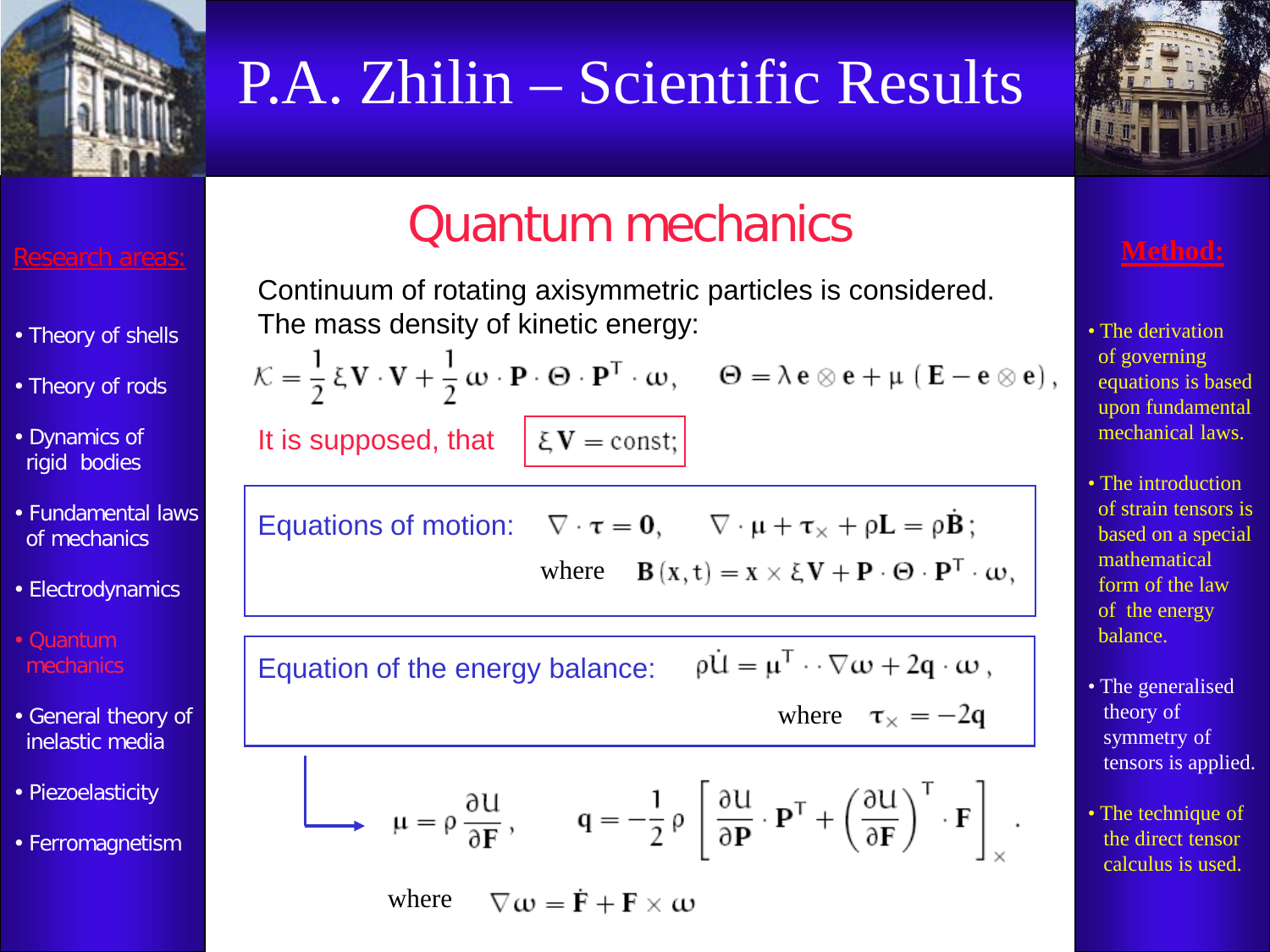



- Theory of shells
- Theory of rods
- Dynamics of rigid bodies
- Fundamental laws of mechanics
- Electrodynamics
- Quantum mechanics
- General theory of inelastic media
- Piezoelasticity
- Ferromagnetism

 $F = 0.$ Stationary motion:  $\omega = \Omega e$ ,  $\Omega = \text{const}$ 

Small perturbations of the stationary motion:

 $\mathbf{P} = (\mathbf{E} + \gamma \times \mathbf{E}) \cdot \mathbf{Q} (\beta \mathbf{e}), \quad \beta = \Omega \mathbf{t} + \psi + \varphi,$ 

Constitutive equations:

$$
a = A \nabla \gamma, \qquad 2q = C \gamma.
$$

Equation of motion:  $A\Delta\gamma - C\gamma = \rho\mu\ddot{\gamma} + \rho\lambda\Omega\dot{\gamma} \times \mathbf{e}$ .

$$
\gamma = \gamma_1 i_1 + \gamma_2 i_2, \qquad i_1 \cdot i_2 = 0, \quad e = i_1 \times i_2, \quad |i_\alpha| = 1
$$
  
Notation: 
$$
\Psi = \gamma_1 + i \gamma_2, \qquad i^2 = -1.
$$

Station:

\n
$$
\Psi = \gamma_1 + i\gamma_2, \qquad i^2 = -1.
$$



equation of Klein-Gordon, Schrödinger equation.

- The derivation of governing equations is based upon fundamental mechanical laws.
- The introduction of strain tensors is based on a special mathematical form of the law of the energy balance.
- The generalised theory of symmetry of tensors is applied.
- The technique of the direct tensor calculus is used.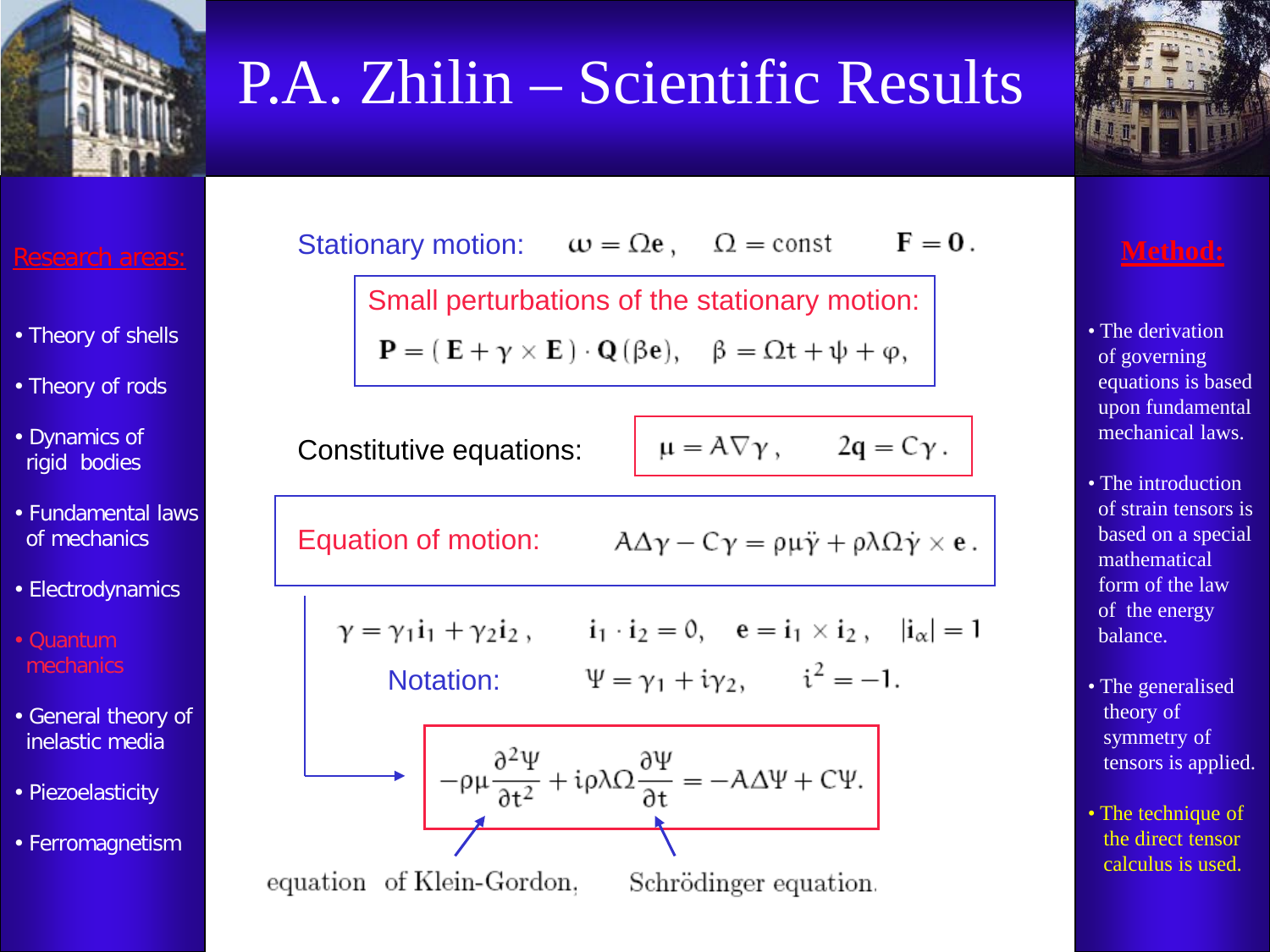



- Theory of shells
- Theory of rods
- Dynamics of rigid bodies
- Fundamental laws of mechanics
- Electrodynamics
- Quantum mechanics
- General theory of inelastic media
- Piezoelasticity
- Ferromagnetism

## General theory of inelastic media

A general approach for the construction of the theory of inelastic media is proposed (2001-2005). The main attention is given to the clear introduction of basic concepts: strain measures, internal energy, temperature, and chemical potential. Polar and non-polar media are considered.

### The originality of the suggested approach is in the following.

- •The spatial description is used.
- •The fundamental laws are formulated for the open systems.
- •A new handling of the equation of the balance of energy is given, where the entropy and the chemical potential are introduced by means of purely mechanical arguments.

•The internal energy is given in a form, at the same time applicable for gaseous, liquid, and solid bodies.

•Phase transitions in the medium are described without introducing any supplementary conditions; solid-solid phase transition can also be described in these terms.

•The materials under consideration have a finite tensile strength; this means that the constitutive equations satisfy to the condition of the strong ellipticity.

- The derivation of governing equations is based upon fundamental mechanical laws.
- The introduction of strain tensors is based on a special mathematical form of the law of the energy balance.
- The generalised theory of symmetry of tensors is applied.
- The technique of the direct tensor calculus is used.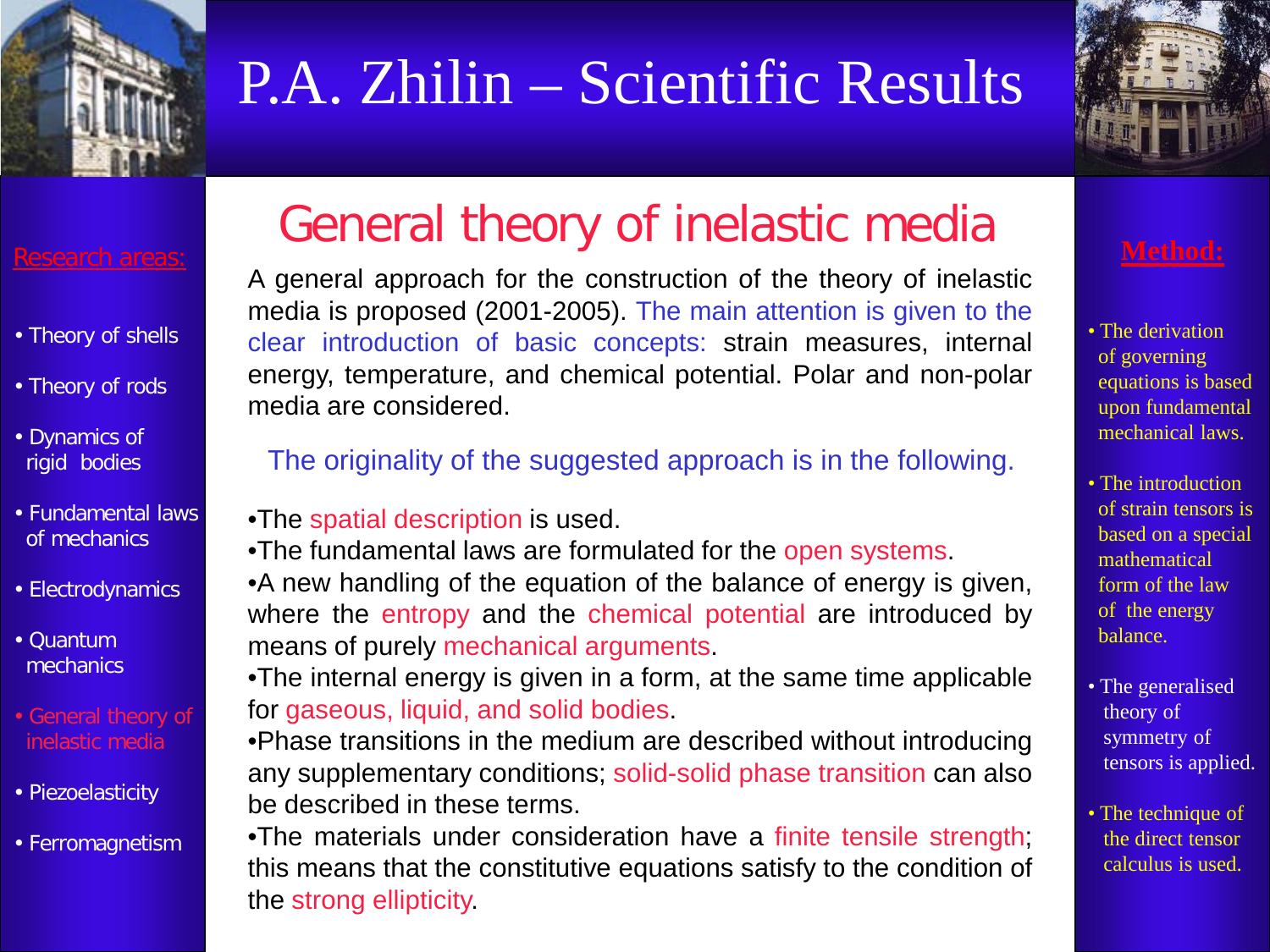





- Theory of shells
- Theory of rods
- Dynamics of rigid bodies
- Fundamental laws of mechanics
- Electrodynamics
- Quantum mechanics
- General theory of inelastic media
- Piezoelasticity
- Ferromagnetism





Dynamics laws (material derivation is used):

$$
\nabla\cdot\mathbf{T}+\rho\mathbf{F}=\rho\frac{\delta\mathbf{V}(x,t)}{\delta t},\qquad \nabla\cdot\mathbf{M}+\mathbf{T}_{\times}+\rho\mathbf{L}=\rho\frac{\delta(\mathbf{J}\cdot\boldsymbol{\omega})}{\delta t},
$$



- The derivation of governing equations is based upon fundamental mechanical laws.
- The introduction of strain tensors is based on a special mathematical form of the law of the energy balance.
- The generalised theory of symmetry of tensors is applied.
- The technique of the direct tensor calculus is used.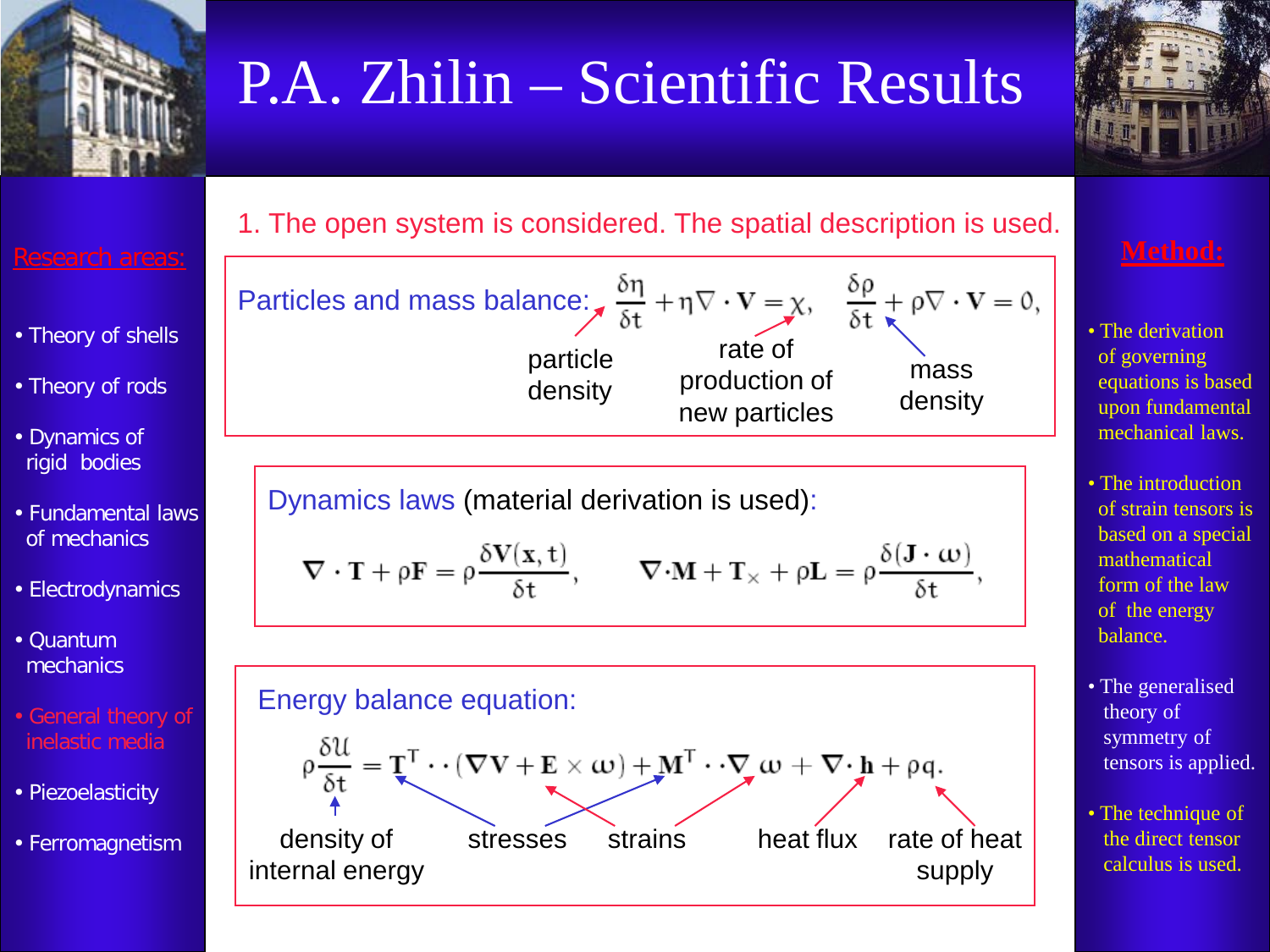



### 2. Introduction of thermodynamical characteristics.

### Research areas:

- Theory of shells
- Theory of rods
- Dynamics of rigid bodies
- Fundamental laws of mechanics
- Electrodynamics
- Quantum mechanics
- General theory of inelastic media
- Piezoelasticity
- Ferromagnetism



### The heat conductivity equation:

$$
\rho \vartheta \frac{\delta \mathcal{H}}{\delta t} + \rho \eta \frac{\delta \mathcal{C}}{\delta t} = \nabla \cdot \mathbf{h} + \rho q + \mathbf{T}_i^T \cdot \cdot (\nabla \mathbf{V} + \mathbf{E} \times \boldsymbol{\omega}) + \mathbf{M}_i^T \cdot \cdot \nabla \boldsymbol{\omega},
$$

 $\vartheta(x, t)$  temperature,  $\mathcal{H}(x, t)$  entropy,  $\mathcal{C}(x, t)$  chemical potential

## Reduced equation of the energy balance:

$$
\rho \frac{\delta \mathcal{U}}{\delta t} = \mathbf{T}_{e}^{T} \cdot \cdot (\nabla \mathbf{V} + \mathbf{E} \times \boldsymbol{\omega}) + \mathbf{M}_{e}^{T} \cdot \cdot \nabla \boldsymbol{\omega} + \rho \vartheta \frac{\delta \mathcal{H}}{\delta t} + \rho \eta \frac{\delta \mathcal{C}}{\delta t}
$$

The second law of thermodynamics:

$$
\mathbf{T}_i^T\cdot\cdot(\boldsymbol{\nabla}\mathbf{V}+\mathbf{E}\times\boldsymbol{\omega})+\mathbf{M}_i^T\cdot\cdot\boldsymbol{\nabla}\boldsymbol{\omega}\geq 0,\quad \mathbf{h}\cdot\boldsymbol{\nabla}\vartheta\geq 0.
$$

- The derivation of governing equations is based upon fundamental mechanical laws.
- The introduction of strain tensors is based on a special mathematical form of the law of the energy balance.
- The generalised theory of symmetry of tensors is applied.
- The technique of the direct tensor calculus is used.